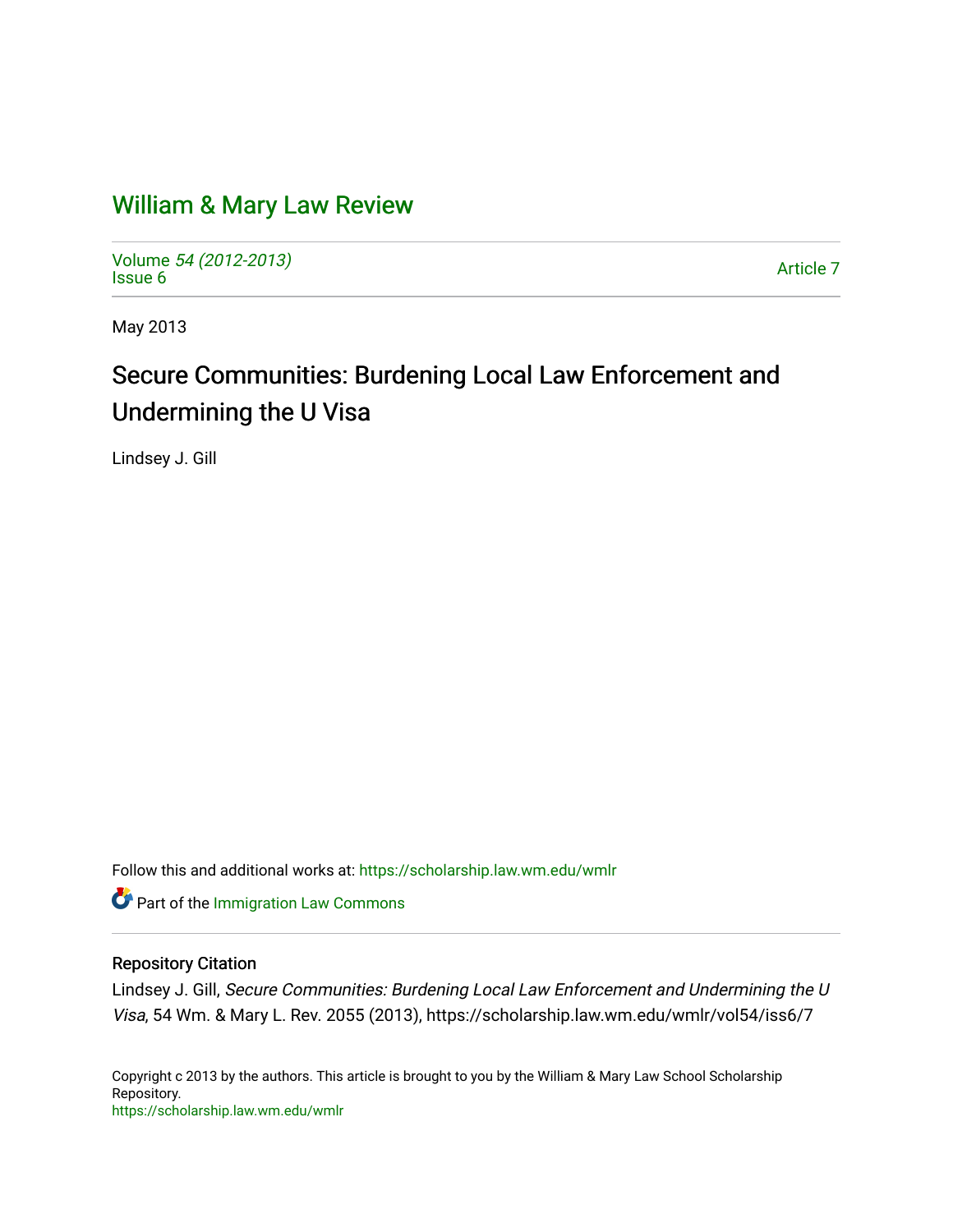# *NOTES*

# SECURE COMMUNITIES: BURDENING LOCAL LAW ENFORCEMENT AND UNDERMINING THE U VISA

# TABLE OF CONTENTS

|                                                  | 2056 |
|--------------------------------------------------|------|
| I. SECURE COMMUNITIES                            | 2058 |
| A. Purported Purpose                             | 2058 |
|                                                  | 2059 |
|                                                  | 2061 |
|                                                  | 2064 |
|                                                  | 2066 |
| B. Elements the Victim Must Show                 | 2067 |
| C. The Problem of Law Enforcement Certifications | 2068 |
| III. SECURE COMMUNITIES UNDERMINES THE U VISA    | 2070 |
| A. Secure Communities Creates a Chilling Effect  | 2071 |
| B. Secure Communities Harms Victims              | 2073 |
|                                                  | 2075 |
| IV. SECURE COMMUNITIES MUST BE REFORMED          | 2078 |
| A. Effective Coexistence Requires That Congress  |      |
| Modify Secure Communities                        | 2080 |
| B. Counterarguments                              | 2082 |
|                                                  | 2085 |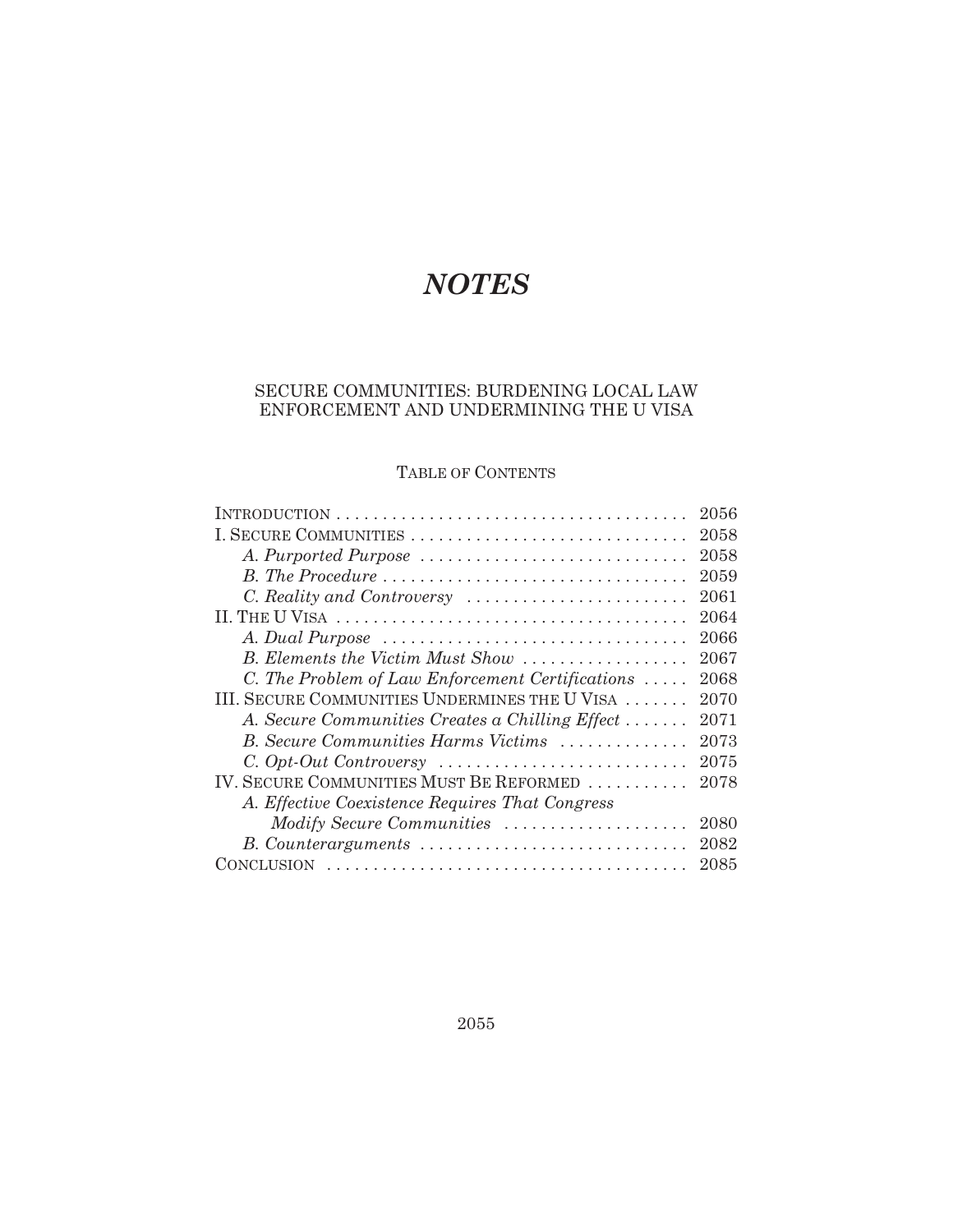#### INTRODUCTION

The Department of Homeland Security (DHS) claims it is making the community safer by targeting and removing dangerous criminal immigrants.1 But Isaura Garcia, an immigrant living in Los Angeles, was neither dangerous nor a criminal. In fact, all she did was call 911 in February 2011 out of desperation to report domestic abuse by her boyfriend.<sup>2</sup> As is typically the case in domestic disputes, the police arrested both parties and fingerprinted Isaura according to procedure.<sup>3</sup> Because of the Secure Communities program, immigration officials obtained these fingerprints and flagged Isaura, who was undocumented, for removal.<sup>4</sup> Now the question for Isaura's friends and neighbors—many of whom are likely in a similar situation—is whether it is better to endure violent abuse or call for help and face deportation.

Illegal immigration is one of the most prominent issues plaguing the political and legal spheres. DHS estimates that as of January 2011, approximately 11.5 million undocumented immigrants resided in the United States.<sup>5</sup> Just under 60 percent arrived before January 1, 2000, and 29 percent arrived between 2000 and 2004.<sup>6</sup> Although government officials nationwide are quick to make their opinions known, and to create and institute programs intended to deal with illegal immigration, the wisdom of these programs is unclear.

Secure Communities is one such program. In 2008, DHS created Secure Communities as a tool to focus the limited resources of U.S. Immigration and Customs Enforcement (ICE) on identifying and removing the most dangerous undocumented immigrants.<sup>7</sup>

<sup>1.</sup> *See Secure Communities*, U.S. IMMIGR.& CUSTOMS ENFORCEMENT, http://www.ice.gov/ secure\_communities/ (last visited Mar. 31, 2013).

<sup>2.</sup> Editorial, *Secure Communities Program: A Flawed Deportation Tool*, L.A.TIMES (May 23, 2011), http://articles.latimes.com/2011/may/23/opinion/la-ed-secure-20110523.

<sup>3.</sup> *Id.*

<sup>4.</sup> *Id.*

<sup>5.</sup> MICHAEL HOEFER ET AL., DEP'T OF HOMELAND SEC., OFFICE OF IMMIGRATION STATISTICS, ESTIMATES OF THE UNAUTHORIZED IMMIGRANT POPULATION RESIDING IN THE UNITED STATES:JANUARY 2011, at 1, 3 (2012), *available at* http://www.dhs.gov/xlibrary/assets/ statistics/publications/ois\_ill\_pe\_2011.pdf.

<sup>6.</sup> *Id.* at 3.

<sup>7.</sup> *See Secure Communities*, *supra* note 1, at "The Basics."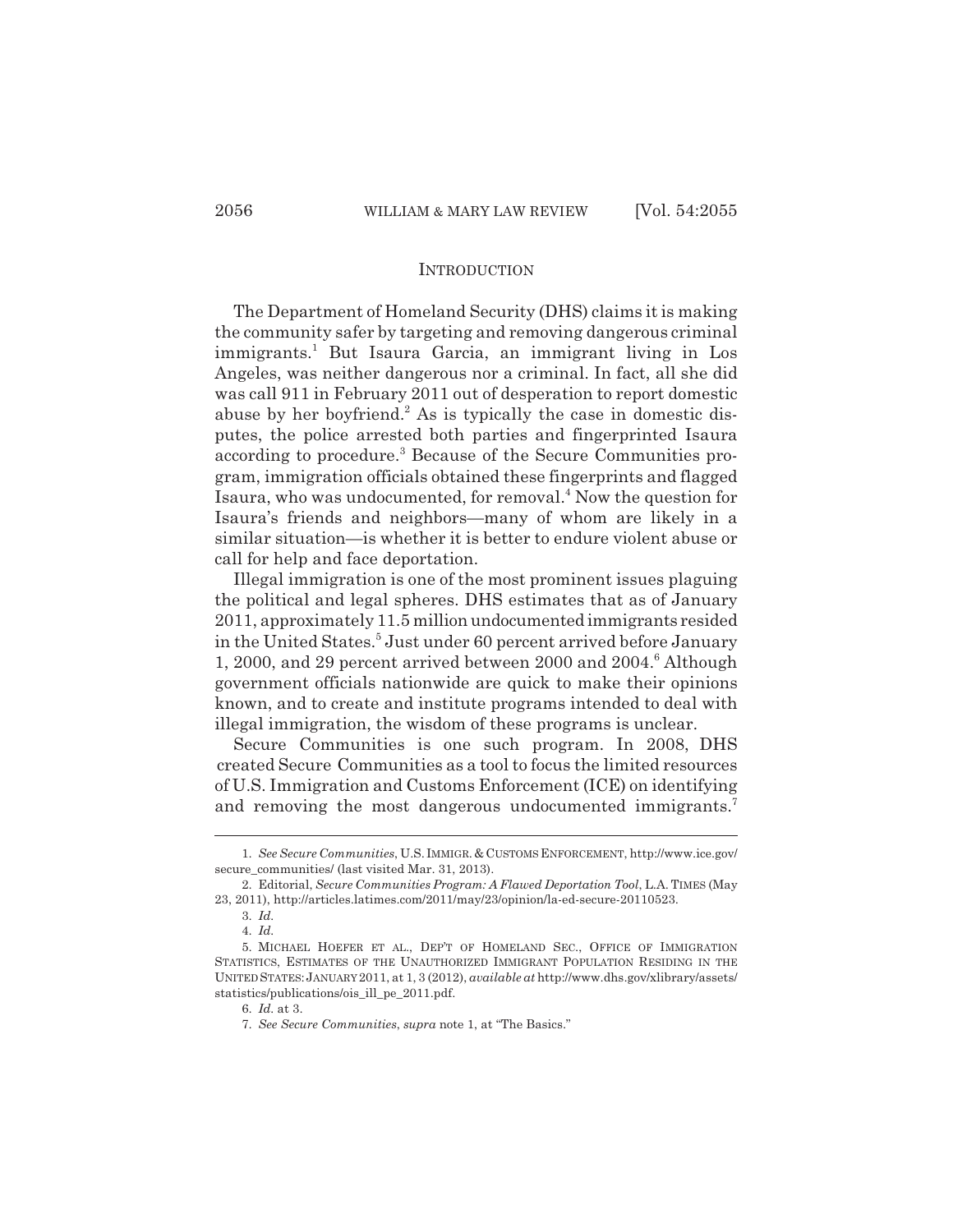Although the program appears to be a legitimate use of limited resources, its actual implementation has expanded far beyond the program's purported purpose. More importantly, the program has had the indirect effect of undermining the U Nonimmigrant Visa (U Visa) by discouraging immigrant interactions with law enforcement. One of the primary purposes of the U Visa statute is to assist local law enforcement in investigating crimes by encouraging the cooperation of victims. Secure Communities has blurred the line between local law enforcement—whose purpose is to protect the community—and ICE. The ultimate consequence of this blurred distinction is that many undocumented immigrant victims, who had been encouraged by the passage of the U Visa to report crimes and cooperate with investigations, have a renewed fear of interacting with the police. Although Secure Communities has made ICE's job easier, it has made the jobs of local law enforcement agencies, particularly in areas with large immigrant communities, significantly more difficult.

Secure Communities cannot continue in its current form. DHS created the program in a manner that extends its reach well beyond its alleged purpose and severely disadvantages local law enforcement. As implemented, this program undermines the U Visa statute and requires modification. If the goal of Secure Communities is truly to identify and remove serious criminals, then DHS should reform the program to accomplish that specific goal. As it appears DHS has no intention of doing so, this Note takes the position that Congress should act, if for no other reason than to prevent ICE from undermining Congress's own legislation.

Part I will detail the Secure Communities program and discuss the divergence between the program's actual implementation and its purported purpose. Part II will describe the U Visa statute and the reasons why Congress created it. Of particular importance will be the relationship that the U Visa encourages between local law enforcement and immigrant populations. Part III will analyze the problematic interaction between Secure Communities and the U Visa. Finally, this Note will conclude by insisting that the best solution is to modify Secure Communities to require a conviction before releasing an immigrant's fingerprints.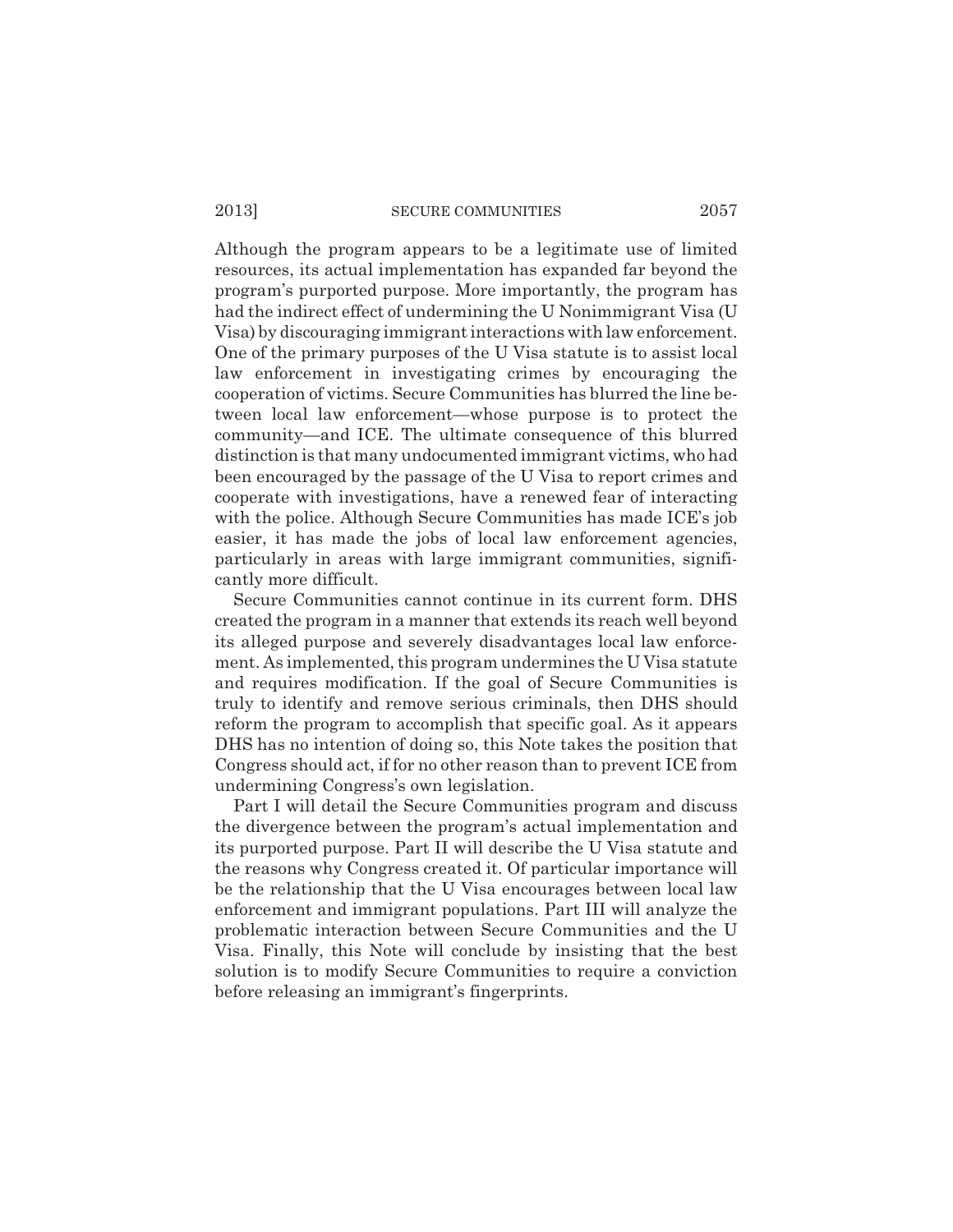Drawing its authority from a 2002 congressional mandate instructing the Federal Bureau of Investigation (FBI) to share information with ICE, $^8$  and from several immigration laws regarding the deportability of criminal aliens,<sup>9</sup> DHS initiated in 2008 an information sharing program between the FBI and ICE.10 The program, called Secure Communities, facilitates the identification and removal of illegal aliens.<sup>11</sup> Starting with only 14 jurisdictions, the program has expanded to over 3000 jurisdictions.<sup>12</sup> The eventual goal was to expand the program nationwide.<sup>13</sup>

### *A. Purported Purpose*

ICE receives annual appropriations from Congress that fall drastically short of the amount necessary to apprehend and remove the entire population of undocumented immigrants.<sup>14</sup> For the 2012 fiscal year, the U.S. Senate Committee on Appropriations approved legislation that would grant ICE approximately \$5.8 billion.<sup>15</sup> Although this is \$34 million more than the appropriation for  $2011$ ,<sup>16</sup> it is nowhere near the amount necessary for mass deportation. The estimated cost of apprehending, legally processing, and removing the entire undocumented population would be approximately \$200 billion over five years.<sup>17</sup> Admittedly, the government does not ap-

<sup>8.</sup> *See* 8 U.S.C. § 1722(a)(2) (2006).

<sup>9.</sup> *See id.* § 1226(c)-(d) (discussing the identification and detention of criminal aliens); *id.*  $§$  1227(a)(2) (designating criminal aliens as deportable); *id.*  $§$  1228(a)(3) (instructing the expedited removal of aliens convicted of committing aggravated felonies).

<sup>10.</sup> *See Secure Communities*, *supra* note 1.

<sup>11.</sup> *See id.*

<sup>12.</sup> *Id.* at "The Basics."

<sup>13.</sup> *Id.*

<sup>14.</sup> *See id.* 

<sup>15.</sup> Press Release, U.S. Senate Comm. on Appropriations, Summary: Fiscal Year 2012 Homeland Security Appropriations 5 (Sept. 6, 2011), *available at* http://appropriations. senate.gov/news.cfm?method=news.view&id=657ba3e6-b6da-46e3-80f3-4865726d8889.

<sup>16.</sup> *Id.*

<sup>17.</sup> MARSHALL FITZ ET AL., CTR. FOR AM. PROGRESS, THE COSTS OF MASS DEPORTATION: IMPRACTICAL, EXPENSIVE, AND INEFFECTIVE, at i (2010), *available at* http://www.american progress.org/wp-content/uploads/issues/2010/03/pdf/cost\_of\_deportation.pdf.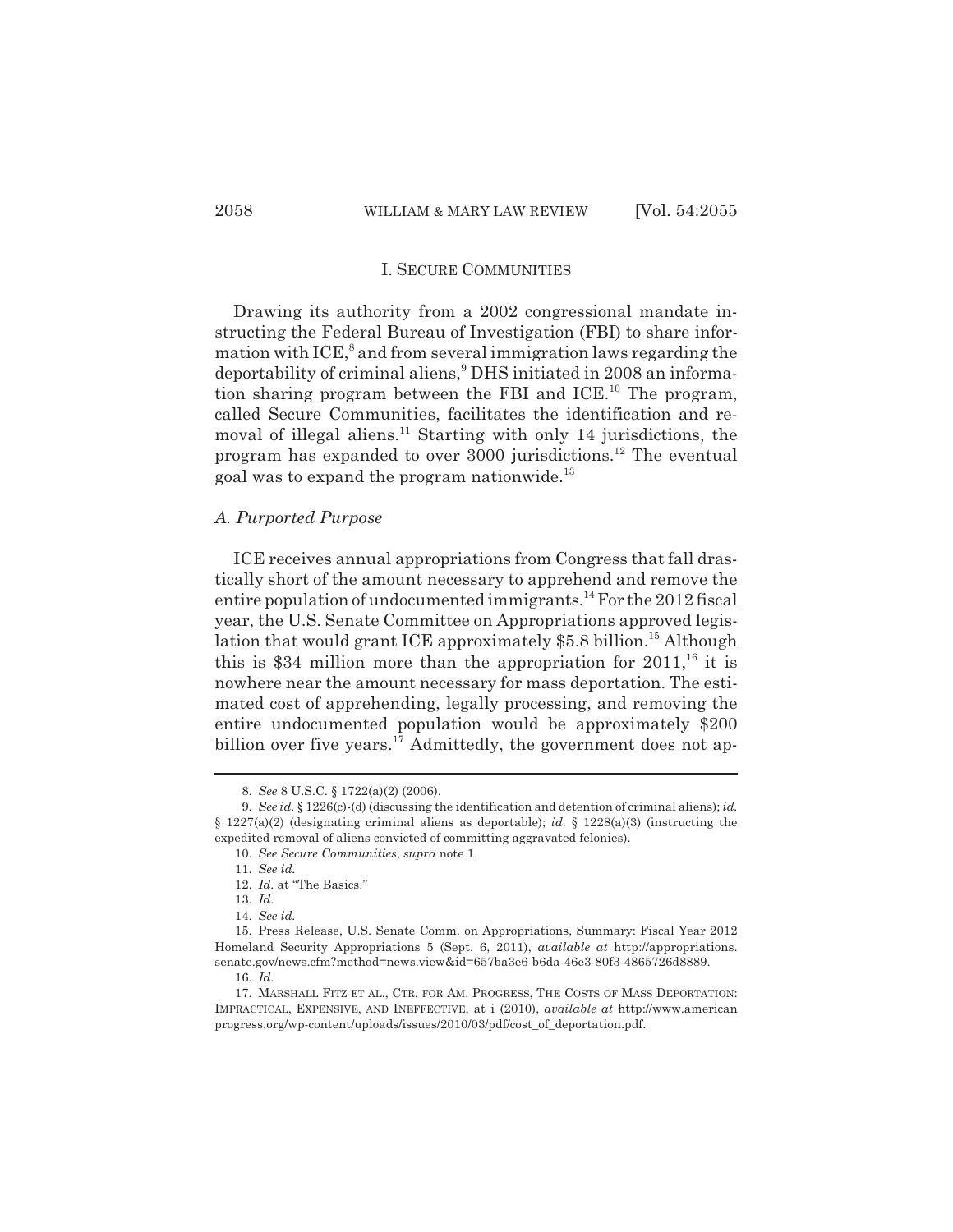portion all of these duties to ICE, but even the cost of apprehension and detention—the tasks of ICE—would be approximately \$187 billion.18

Because of its limited resources, ICE purports to prioritize the removal of criminals and those that pose a threat to public safety.19 ICE created Secure Communities in order to carry out this prioritization.20 Its three main objectives are to

(1) identify aliens in federal, state, and local custody charged with or convicted of serious criminal offenses who are subject to removal and at large aliens convicted of a serious criminal offense who are subject to removal; (2) prioritize enforcement actions to ensure apprehension and removal of aliens convicted of serious criminal offenses; and (3) transform criminal alien enforcement processes and systems to achieve lasting results.<sup>21</sup>

#### *B. The Procedure*

Secure Communities makes use of an already-existing framework of information sharing between local law enforcement and the federal government. After fingerprinting individuals booked into county and city jails, local jurisdictions have traditionally released the fingerprints to the FBI to check the individuals' criminal records.22 Under Secure Communities, the FBI automatically sends the fingerprints to ICE.<sup>23</sup> ICE checks the fingerprints against its immigration databases to see if the individuals are unlawfully in the United States or if they are otherwise removable based on a criminal conviction.<sup>24</sup>

In order to prioritize the removal of serious criminals, Secure Communities identifies criminal charges as fitting into one of three

<sup>18.</sup> *Id.*

<sup>19.</sup> *See Secure Communities*, *supra* note 1.

<sup>20.</sup> *Id.*

<sup>21.</sup> U.S. IMMIGRATION & CUSTOMS ENFORCEMENT, SECURE COMMUNITIES STANDARD OPERATING PROCEDURES 3 [hereinafter STANDARD OPERATING PROCEDURES], *available at* http://www.epic.org/privacy/secure\_communities/securecommunitiesops93009.pdf.

<sup>22.</sup> *See Secure Communities*, *supra* note 1.

<sup>23.</sup> *Id.*

<sup>24.</sup> *Id.* Even aliens who are lawfully in the United States are deportable if they are convicted of certain types of crimes. *See* 8 U.S.C § 1227(a)(2)(A)(i)-(iii) (2006).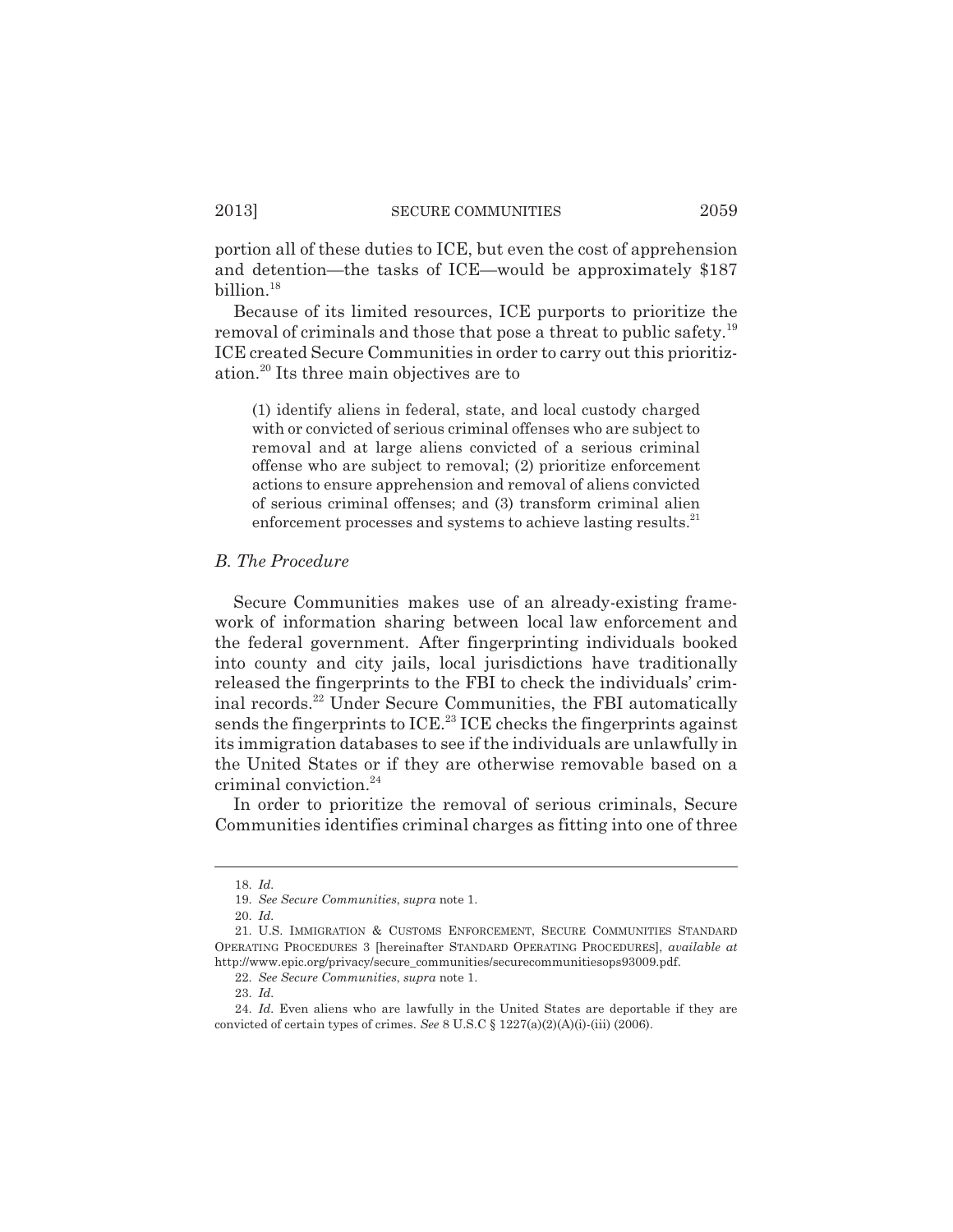levels, based on the severity of the crime.<sup>25</sup> Level 1 offenses are the most serious. Secure Communities purports to prioritize only the removal of aliens with Level 1 charges or convictions.<sup>26</sup> This category includes national security violations, homicide, sexual assault and other sex offenses, hit-and-run offenses involving injury or death, robbery, aggravated assault, resisting an officer, cruelty toward child or spouse, and drug offenses carrying a sentence of over a year. $27$ 

Although the program does not prioritize lesser offenses, it nonetheless classifies them for identification purposes into either Level 2 or Level 3. Level 2 offenses are largely property crimes and include arson, burglary, larceny, fraud, smuggling, embezzlement, and traffic offenses.<sup>28</sup> All other offenses, primarily misdemeanors, are Level 3, including gambling, extortion, property damage, bribery, violations of election laws, public order crimes, and obstructing the police.29 Secure Communities classifies immigration offenses as Level  $3^{30}$ 

Because the FBI automatically releases information to ICE, local jurisdictions play no part in the process until ICE targets an immigrant for removal. ICE will issue an Immigration Detainer to the local law enforcement office that booked the immigrant.<sup>31</sup> If the jurisdiction has already released the alien before ICE issues the detainer, law enforcement should provide ICE with information relating to the individual's identification and location.<sup>32</sup>

Local law enforcement cooperation is essential to Secure Communities. After receiving a detainer order, the local law enforcement office must hold the immigrant for up to forty-eight hours, excluding weekends and holidays, to allow ICE to retrieve the alien.33 After forty-eight hours, the detainer automatically expires, and if ICE does not take custody of the immigrant, the law requires

<sup>25.</sup> *See* STANDARD OPERATING PROCEDURES, *supra* note 21, at 9.

<sup>26.</sup> *See id.* at 5 ("When ICE determines an alien has been charged or convicted of a Level 1 offense that could result in removal ... ICE will file an Immigration Detainer.").

<sup>27.</sup> *Id.* at 5, 9.

<sup>28.</sup> *See id.*

<sup>29.</sup> *Id.*

<sup>30.</sup> *See id.* at 9.

<sup>31.</sup> *Id.* at 5.

<sup>32.</sup> *Id.*

<sup>33. 8</sup> C.F.R. § 287.7(d) (2012).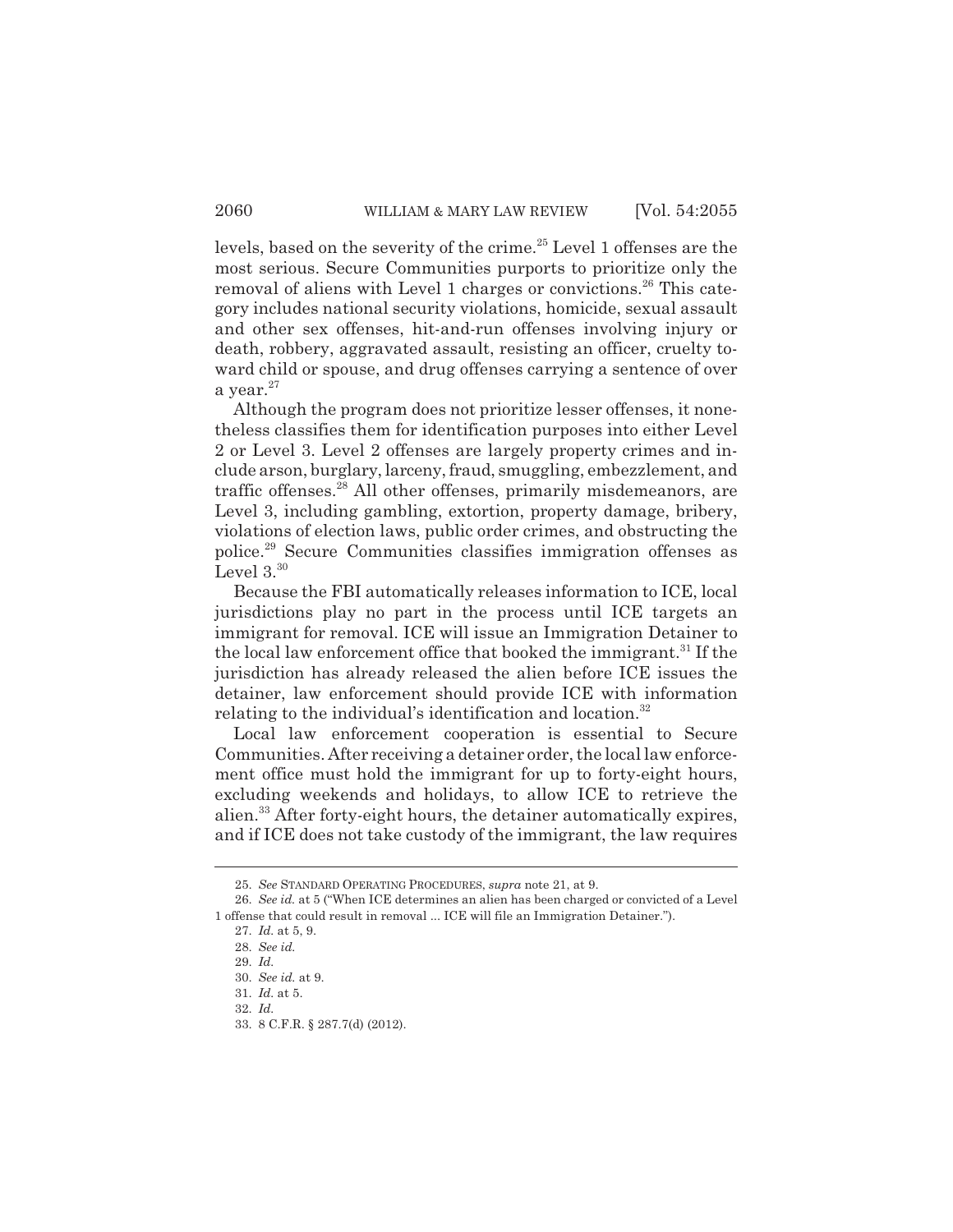that law enforcement release the alien. $34$  Failure to do so subjects the agency to a potential civil rights suit for violation of the immigrant's due process rights.35 DHS also instructs law enforcement agencies to allow ICE agents access to detainees to conduct interviews and serve documents, as well as to assist ICE in acquiring information about the immigrant.<sup>36</sup> Even beyond procedural involvement, DHS encourages law enforcement offices to promote Secure Communities by including it in community policing and by disseminating information about the program.37

#### *C. Reality and Controversy*

On paper, Secure Communities appears to limit detention efforts to the most serious offenders. Likewise, ICE claims to prioritize the removal of "individuals who present the most significant threats to public safety" based on criminal history and the severity of their crime.38

The data, however, tells a different story. Since the creation of the program in October 2008, ICE has removed approximately 220,322 aliens from the United States based on the fingerprint submissions it has received through the Secure Communities program.<sup>39</sup> Only 61,348 of those were charged with or convicted of Level 1 crimes.<sup>40</sup> Of the remaining 158,974 aliens removed, 54,258 were noncriminals

<sup>34.</sup> *See id.*

<sup>35.</sup> *See* Rivas v. Martin, 781 F. Supp. 2d 775, 780 (N.D. Ind. 2011) (finding that the plaintiff "ha[d] pleaded sufficient allegations of prolonged detention in violation of her right to due process"); *see also Immigrants Challenge Use of Detainers*, LITIG. CLEARINGHOUSE NEWSL. (Am. Immigrant Law Found. Legal Action Ctr., Washington, D.C.), Oct. 2, 2009, at 1, 2, *available at* http://www.legalactioncenter.org/sites/default/files/docs/litclr\_newsletter\_ 100209.pdf (discussing a case in which a deported immigrant reached a settlement with the City of New York for unlawfully detaining him past forty-eight hours on two separate occasions).

<sup>36.</sup> *See* STANDARD OPERATING PROCEDURES, *supra* note 21, at 6.

<sup>37.</sup> *Id.*

<sup>38.</sup> *See Secure Communities*, *supra* note 1.

<sup>39.</sup> U.S. IMMIGRATION & CUSTOMS ENFORCEMENT, SECURE COMMUNITIES IDENT/IAFIS INTEROPERABILITY STATISTICS: MONTHLY STATISTICS THROUGH AUGUST 31, 2012, at 2 (2012) [hereinafter ICE STATISTICS], *available at* http://www.ice.gov/doclib/foia/sc-stats/nationwide\_ interop\_stats-fy2012-to-date.pdf.

<sup>40.</sup> *Id.*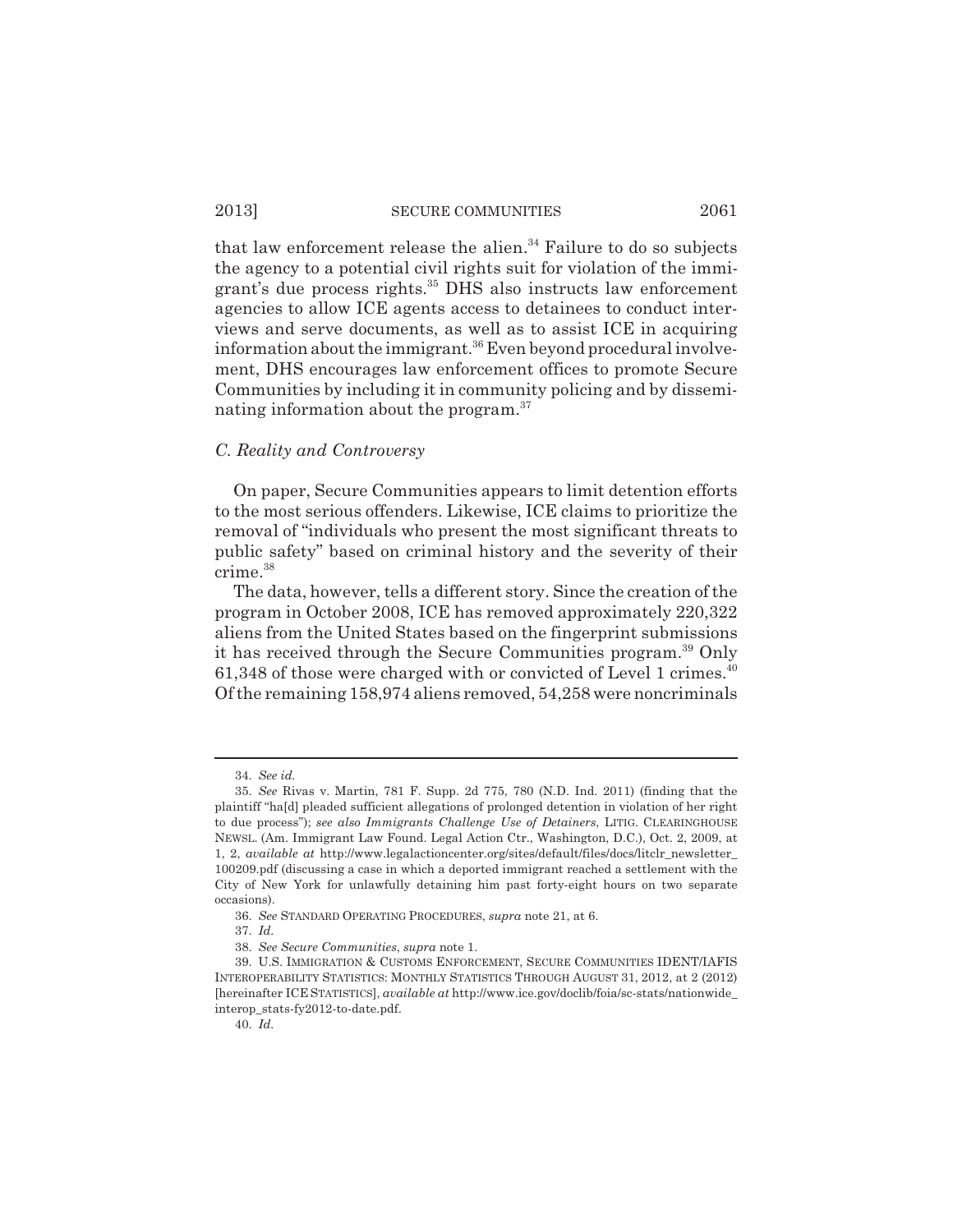—they were not charged with or convicted of either Level 1, Level 2, or Level 3 crimes.<sup>41</sup>

These results are even more disturbing when observed on a county-by-county basis. The percent of noncriminals removed through Secure Communities is strikingly high in certain counties. For example, since DHS implemented the program in Jefferson Parish, Louisiana, in November 2009,<sup>42</sup> 67 percent of aliens removed have been noncriminals.<sup>43</sup> In Prince George's County, Maryland, just outside the District of Columbia, the percentage of noncriminal removals is as high as  $60$  percent.<sup>44</sup> With a larger number of total immigrant deportations than either of the former, Miami-Dade, Florida registers 47 percent noncriminal removals.<sup>45</sup> Of the  $11,774$ immigrants deported from Los Angeles County between August 2009 and January 2011, nearly half were either noncriminals or had committed only misdemeanors.<sup>46</sup> The American Immigration Lawyers Association (AILA) recently released a report documenting 127 cases from twenty-four states in which police detained immigrants for minor offenses and those immigrants ended up in removal proceedings.<sup>47</sup> In forty-one of those cases, local law enforcement never pursued any charges against the immigrants.<sup>48</sup>

With data like this, it is little wonder that, since its implementation, Secure Communities has been the subject of significant controversy. Law enforcement, members of Congress, crime victim advocates, and community leaders have criticized the program for greatly exceeding its stated goal of targeting dangerous criminals.49

<sup>41.</sup> *Id.*

<sup>42.</sup> U.S. IMMIGRATION & CUSTOMS ENFORCEMENT, ACTIVATED JURISDICTIONS 9 (2012) [hereinafter ICE JURISDICTIONS], *available at* http://www.ice.gov/doclib/secure-communities/ pdf/sc-activated2.pdf.

<sup>43.</sup> ICE STATISTICS, *supra* note 39, at 22.

<sup>44.</sup> *Id.* at 23.

<sup>45.</sup> *Id.* at 12. Other notable examples include Webb County, Texas (48 percent), Palm Beach (53 percent), Orange County (49 percent), and Broward County, Florida (50 percent). *Id.* at 11, 12, 47.

<sup>46.</sup> Editorial, *supra* note 2.

<sup>47.</sup> AM. IMMIGRATION LAWYERS ASS'N, IMMIGRATION ENFORCEMENT OFF TARGET: MINOR OFFENSES WITH MAJOR CONSEQUENCES 3 (2011), *available at* http://www.aila.org/content/ fileviewer.aspx?docid=36646&linkid=236762.

<sup>48.</sup> *See id.* at 5-7.

<sup>49.</sup> *See* AM.'S VOICE EDUC. FUND, PUBLIC SAFETY ON ICE: HOW DO YOU POLICE A COMMUNITY THAT WON'T TALK TO YOU? 1 (2011), http://amvoice.3cdn.net/73093e2eeae748 d60d\_bdm6iy3u2.pdf.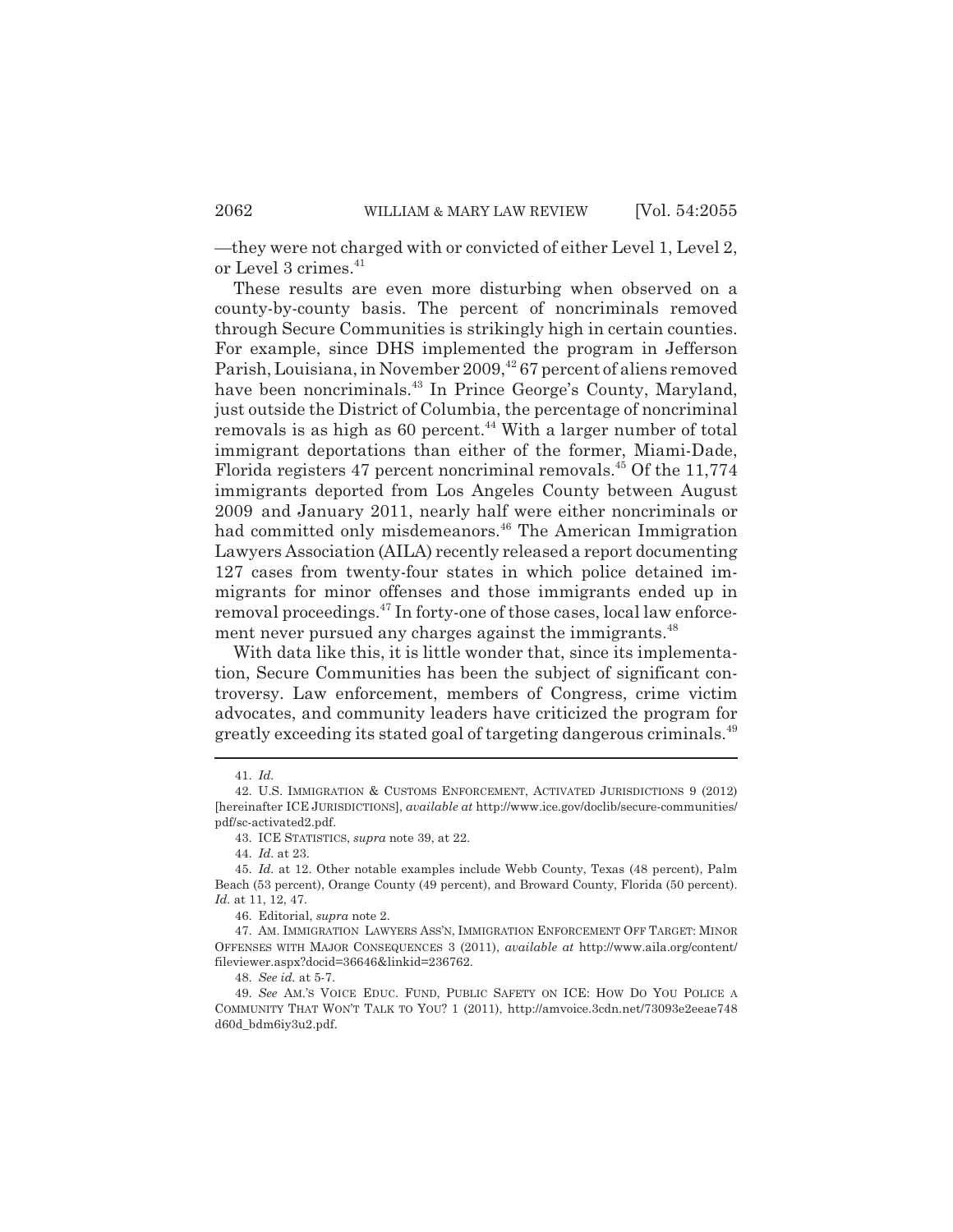Police in cities with large immigrant populations are concerned by stories of ICE targeting victims and other noncriminals for removal, and they fear that the program will deter immigrants from reporting crimes or providing useful information.<sup>50</sup> Chief of Police Brian Kyes of Chelsea, Massachusetts, for example, believes that Secure Communities has created "mistrust of local police, discouraged people from reporting crime, and made everyone more vulnerable to crime by breaking down hard earned relationships."<sup>51</sup>

Despite the controversy, Secure Communities has continued to expand. DHS launched the program in 2008 with only fourteen active jurisdictions.52 Since then, the number of active Secure Communities jurisdictions has expanded exponentially. Generally, Secure Communities jurisdictions are congruent with local police jurisdictions and normally represent a specific county within a state. As of January 22, 2013, DHS reached nationwide activation of all U.S. jurisdictions under the Secure Communities program,<sup>53</sup> meaning that all 3181 U.S. jurisdictions are currently active.<sup>54</sup>

Once thought to be voluntary, Secure Communities appears now to be a mandatory program. ICE recently declared that, despite some confusion based on its prior statements, state and local jurisdictions cannot now, nor could they ever, opt out of the program.<sup>55</sup> Local jurisdictions can choose not to receive the identifications that result from the processing of the fingerprints through ICE's system, but this has no effect on whether the local ICE office will take enforcement action based on those results.<sup>56</sup> Secure Communities can, and will, continue to function regardless of any disapproval by the states or the public.

<sup>50.</sup> Editorial, *supra* note 2.

<sup>51.</sup> Press Release, ACLU of Mass., Gov. Patrick Rejects Federal Deportation Program in Massachusetts (June 6, 2011), *available at* http://aclum.org/news\_6.6.11.

<sup>52.</sup> *Secure Communities*, *supra* note 1, at "The Basics."

<sup>53.</sup> ICE JURISDICTIONS, *supra* note 42.

<sup>54.</sup> *Id.*

<sup>55.</sup> *Secure Communities: Get the Facts*, U.S. IMMIGR. & CUSTOMS ENFORCEMENT, http://www.ice.gov/secure\_communities/get-the-facts.htm (last visited Mar. 31, 2013); *see also infra* Part III.C.

<sup>56.</sup> *Secure Communities*, *supra* note 1.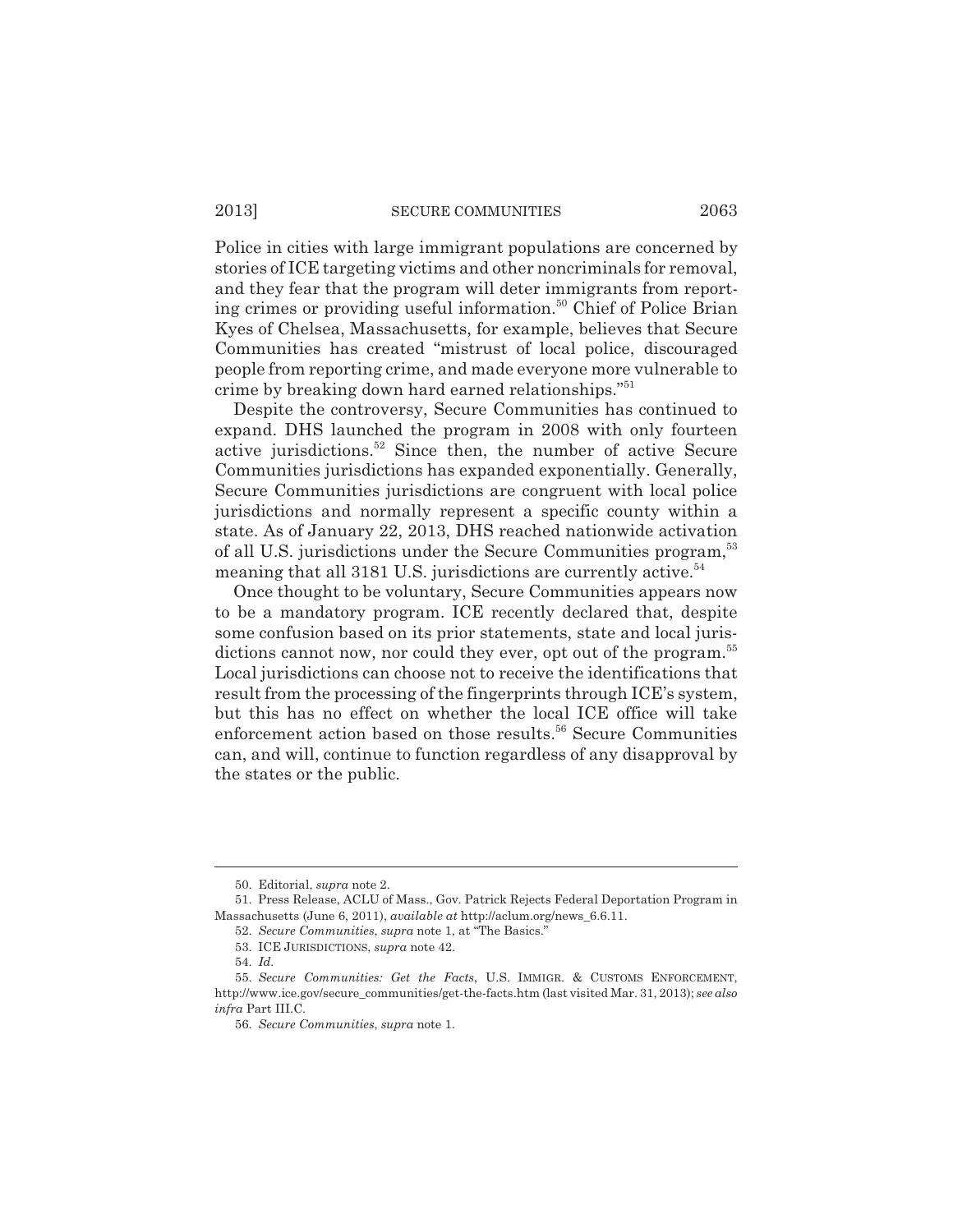# II. THE U VISA

Like Secure Communities, the U Visa is an immigration program aimed at promoting public safety, but it uses a very different approach. The U Visa<sup>57</sup> is a form of temporary legal status granted to qualifying immigrant victims of crime.<sup>58</sup> Congress created this visa through the passage of the Battered Immigrant Women Protection Act (BIWPA) as part of the Victims of Trafficking and Violence Protection Act of 2000 (VTVPA).<sup>59</sup> Six years earlier, Congress had passed the Violence Against Women Act of 1994 (VAWA),<sup>60</sup> which granted abused spouses of U.S. citizens or permanent residents an avenue to obtain immigration benefits without having to rely on their abusive spouse. $61$  In 2000, however, Congress recognized the

<sup>57.</sup> Its name comes from the corresponding section of the United States Code. *See* 8 U.S.C.  $§ 1101(a)(15)(U) (2006).$ 

<sup>58.</sup> *See* Tahja L. Jensen, *U Visa "Certification": Overcoming the Local Hurdle in Response to a Federal Statute,* 45 IDAHO L. REV. 691, 691-92 & n.2 (2009); *see also* 8 U.S.C.  $\S 1101(a)(15)(U)$  (enumerating the qualifications immigrant crime victims must meet to gain temporary legal status). This temporary status is not exclusively available to undocumented immigrants. *See id.* (noting that an "alien" who meets the qualifications can file a petition for status); *see also id.* § 1101(a)(3) (defining "alien" as anyone who is not a citizen or national, regardless of her immigration status). The temporary nature of the legal status provided by the U Visa, however, makes it of no benefit to immigrants who already have permanent residency. *See id.* § 1101(a)(20). Because U Visas have the possibility of leading to legal permanent residency, Victims of Trafficking and Violence Protection Act, Pub. L. No. 106-386,  $§ 1513(a)(2)(C), 114 Stat. 1464, 1534 (2000), it is conceivable that an alien with some other$ form of temporary legal status may seek out a U Visa in an effort to extend his or her stay. The most likely beneficiary of the U Visa, however, remains an individual who does not currently have legal status.

<sup>59. §§ 1501-1513, 114</sup> Stat. at 1518-37 (codified in scattered sections of 8 U.S.C., 18 U.S.C., 20 U.S.C., 22 U.S.C., 27 U.S.C., 28 U.S.C., 42 U.S.C., and 44 U.S.C.). Though Congress passed this Act in 2000, United States Citizenship and Immigration Services (USCIS) did not issue regulations for the U Visa until 2007. New Classification for Victims of Criminal Activity; Eligibility for "U" Nonimmigrant Status, 72 Fed. Reg. 53,014 (Sept. 17, 2007) (codified at 8 C.F.R. pts. 103, 212, 214, 248, 274a, and 299). It was not until October 17, 2007 that USCIS began adjudicating U Visa petitions. *See USCIS Update: U Nonimmigrant Interim Relief Recipients Reminded to Apply for U Visa*, U.S. CITIZENSHIP & IMMIGR. SERVICES (Dec. 14, 2009), http://www.uscis.gov/news (navigate to "December 2009"; then follow "USCIS Update: U Nonimmigrant Interim Relief Recipients Reminded to Apply for U Visa" hyperlink) (last updated Dec. 14, 2009).

<sup>60.</sup> Pub. L. No. 103-322, 108 Stat. 1902 (codified as amended in scattered sections of 8 U.S.C., 18 U.S.C., and 42 U.S.C.).

<sup>61.</sup> *Fact Sheet: USCIS Issues Guidance for Approved Violence Against Women Act (VAWA) Self-Petitioners*, U.S. CITIZENSHIP & IMMIGR. SERVICES (Apr. 11, 2008), http://www.uscis.gov/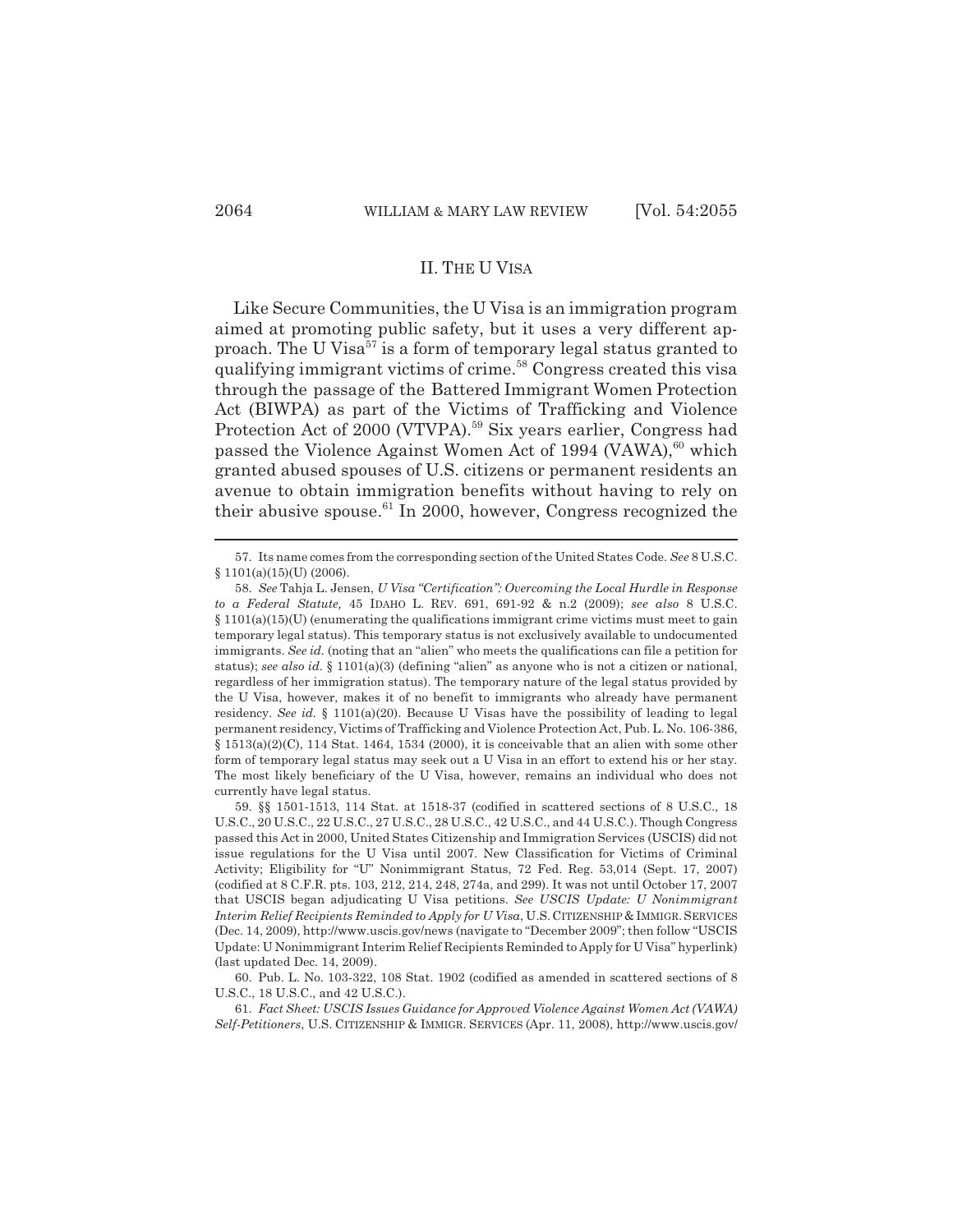limitations of VAWA and sought to pass legislation that would have a broader effect.<sup>62</sup> Recognizing that immigrants were particularly vulnerable to violent-crime victimization,<sup>63</sup> Congress asserted that all victims should be able to report crimes and participate fully in the investigation and prosecution of those crimes without fear of deportation.64 In an effort both to protect victims and to encourage reporting of crimes, BIWPA created a new nonimmigrant visa classification that gave immigrant victims of crime the possibility of acquiring legal status if they cooperate with the criminal investigation.<sup>65</sup>

Although federal law incorporates a long list of qualifying crimes that create U Visa eligibility for victims,  $66$  Congress sought specifically to address concerns about domestic violence.<sup>67</sup> A closer look at the list of qualifying crimes reveals that the majority are crimes often associated with domestic violence, including rape and sexual assault.<sup>68</sup> Although not exclusively used for domestic violence victims, the U Visa is one of the most valuable assets immigrant domestic violence victims have.<sup>69</sup>

67. *See* Victims of Trafficking and Violence Protection Act § 1502(b)(2) (stating that one of the purposes of the Act was "to offer protection against domestic violence occurring in family and intimate relationships").

68. *See* 8 U.S.C. § 1101(a)(15)(U)(iii).

news (navigate to "April 2008"; then follow "Fact Sheet: USCIS Issues Guidance For Approved Violence Against Women Act (VAWA) Self-Petitioners" hyperlink) (last updated Nov. 14, 2011).

<sup>62.</sup> Victims of Trafficking and Violence Protection Act  $\S$  1502(a)(3) ("There are several groups of battered immigrant women and children who do not have access to the immigration protections of the Violence Against Women Act of 1994 which means that their abusers are virtually immune from prosecution because their victims can be deported as a result of action by their abusers.").

<sup>63.</sup> *Id.* § 1513(a)(1)(A).

<sup>64.</sup> *Id.* §§ 1502(a)(2), 1513(a)(1)(B).

<sup>65.</sup> *Id.* § 1513(a)(2)(A)-(B).

<sup>66.</sup> *See* 8 U.S.C. § 1101(a)(15)(U)(iii) (2006).

<sup>69.</sup> Although U Visas can be obtained for victims of other qualifying crimes, advocates most often pursue them for victims of domestic violence. *Compare, e.g.*, Lauren Smiley, *U-Visa: Illegal Immigrants Become Legal Residents via Crime Victimization*, SFWEEKLY (Mar. 16, 2011), http://www.sfweekly.com/2011-03-16/news/u-1-visa-illegal-immigrant-crime-victimlauren-smiley/ (telling the story of an immigrant receiving a U Visa after he was robbed at gunpoint), *with* BATTERED WOMEN'S JUSTICE PROJECT, ASSISTING IMMIGRANT VICTIMS OF DOMESTIC VIOLENCE: ADVOCATE'S GUIDE 6-7, *available at* http://www.vaw.umn.edu/ documents/assistingimmigrantdv/assistingimmigrantdv.pdf (discussing U Visas as an option for domestic violence victims).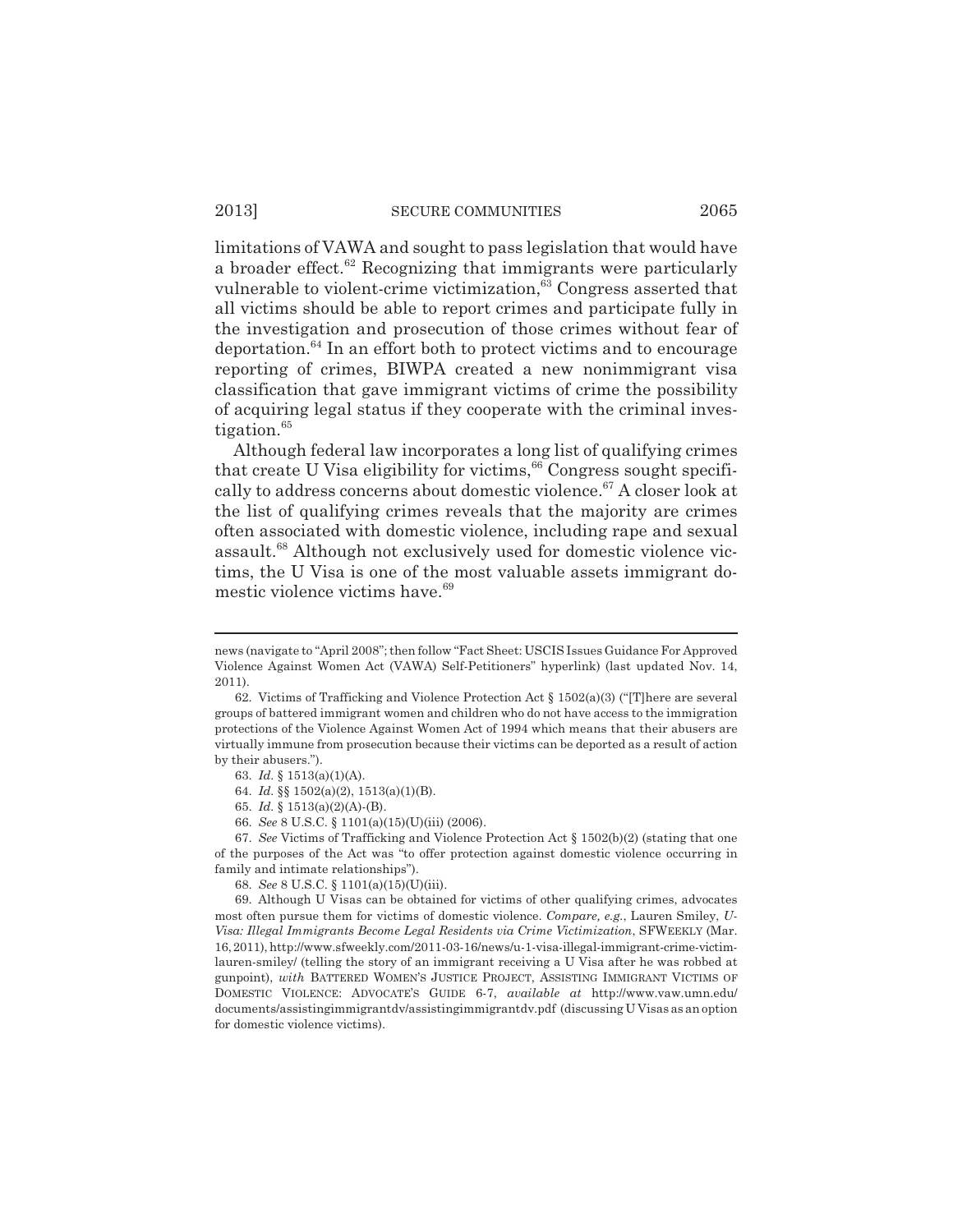## *A. Dual Purpose*

When Congress passed BIWPA, it made its intent perfectly clear:

The purpose of this section is to create a new nonimmigrant visa classification that will strengthen the ability of law enforcement agencies to detect, investigate, and prosecute cases of domestic violence, sexual assault, trafficking of aliens, and other crimes ... committed against aliens, while offering protection to victims of such offenses in keeping with the humanitarian interest of the United States.70

Congress believed that "[t]his visa [would] encourage law enforcement officials to better serve immigrant [communities] and to prosecute crimes committed against aliens."71

Congress recognized the unique circumstances of immigrant victims of crime and the important concerns they face when attempting to report violence.72 Undocumented immigrants live most of their lives in constant fear of deportation and are thus placed in the unique situation of feeling unable to use society's resources particularly law enforcement—to protect themselves from acts of violence.73 With many immigrant victims of violence unable to obtain the immigration protections of  $VAWA<sub>14</sub>$  Congress created this new broadly applicable nonimmigrant visa. Its goal was the protection of "certain crime victims including victims of crimes against women,"75 regardless of their immigration status or that of the perpetrator.

Beyond merely protecting victims, Congress wanted to strengthen the ability of law enforcement to investigate and prosecute crimes.<sup>76</sup> Immigrant victims are often silenced by their fear of deportation, their distrust of law enforcement, and their misunderstanding of the

<sup>70.</sup> Victims of Trafficking and Violence Protection Act § 1513(a)(2)(A).

<sup>71.</sup> *Id.*

<sup>72.</sup> *See id.* § 1502(a)(2).

<sup>73.</sup> *See* Jamie R. Abrams, *The Dual Purposes of the U Visa Thwarted in a Legislative Duel*, 29 ST. LOUIS U. PUB. L. REV. 373, 379 (2010).

<sup>74.</sup> Victims of Trafficking and Violence Protection Act § 1502(a)(3).

<sup>75.</sup> *Id.* § 1513.

<sup>76.</sup> *Id.* § 1513(a)(2)(A).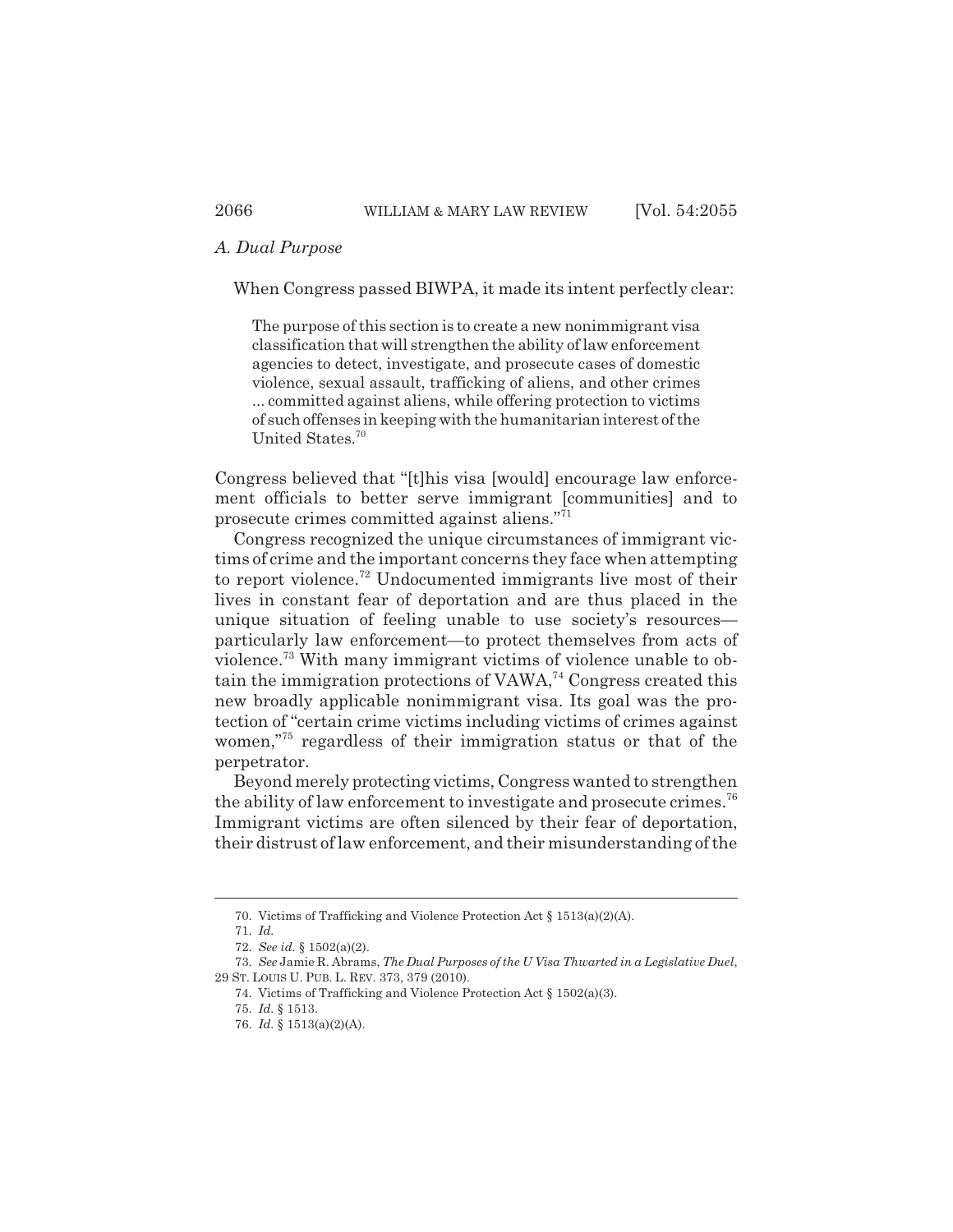criminal justice system.<sup>77</sup> Congress hoped that " $[*c*]$ reating a new nonimmigrant visa classification [would] facilitate the reporting of crimes to law enforcement officials by ... victimized ... aliens who are not in lawful immigration status."78

#### *B. Elements the Victim Must Show*

In order to obtain a U Visa, an immigrant needs to prove (1) that she was a victim of a qualifying crime that occurred in the United States or its territories; (2) that she possesses information about the crime; (3) that she has been or will be helpful in the investigation; and (4) that she suffered substantially as a result of the crime.<sup>79</sup> Only victims of certain crimes, however, qualify for legal status. Qualifying crimes include, but are not limited to "rape; torture; trafficking; incest; domestic violence; sexual assault; abusive sexual contact; prostitution; [or] sexual exploitation."80 In addition to these specifically mentioned crimes, the statute also includes attempts and conspiracies to commit a qualifying crime and allows for jurisdictional differences in criminal definitions.<sup>81</sup>

As mentioned, one of the dual purposes of the U Visa is to promote public safety by encouraging cooperation with law enforcement.<sup>82</sup> Setting aside the humanitarian interest the government has in protecting victims of crime, extending the possibility of legal

<sup>77.</sup> *See* Abrams, *supra* note 73, at 379. Distrust of the justice system may have little to do with immigrants' experiences in the United States and may stem from encounters with police in their home country. *Public Safety and Civil Rights Implications of State and Local Enforcement of Federal Immigration Laws: J. Hearing Before the Subcomm. on Immigration, Citizenship, Refugees, Border Sec. & Int'l Law and the Subcomm. on the Constitution, Civil Rights & Civil Liberties of the Comm. on the Judiciary H.R.*, 111th Cong. 77 (2009) [hereinafter *Immigration Hearing*] (statement of Professor David A. Harris, University of Pittsburgh School of Law), *available at* http://judiciary.house.gov/hearings/printers/111th/111- 19\_48439.pdf.

<sup>78.</sup> Victims of Trafficking and Violence Protection Act § 1513(a)(2)(B).

<sup>79. 8</sup> U.S.C. § 1101(a)(15)(U)(i) (2006); Alien Victims of Certain Qualifying Criminal Activity, 8 C.F.R. § 214.14(b) (2012).

<sup>80. 8</sup> U.S.C. § 1101(a)(15)(U)(iii). Additional qualifying crimes include "female genital mutilation; being held hostage; peonage; involuntary servitude; slave trade; kidnapping; abduction; unlawful criminal restraint; false imprisonment; blackmail; extortion; manslaughter; murder; felonious assault; witness tampering; obstruction of justice; [or] perjury." *Id.*

<sup>81.</sup> *Id.*

<sup>82.</sup> *See supra* Part II.A.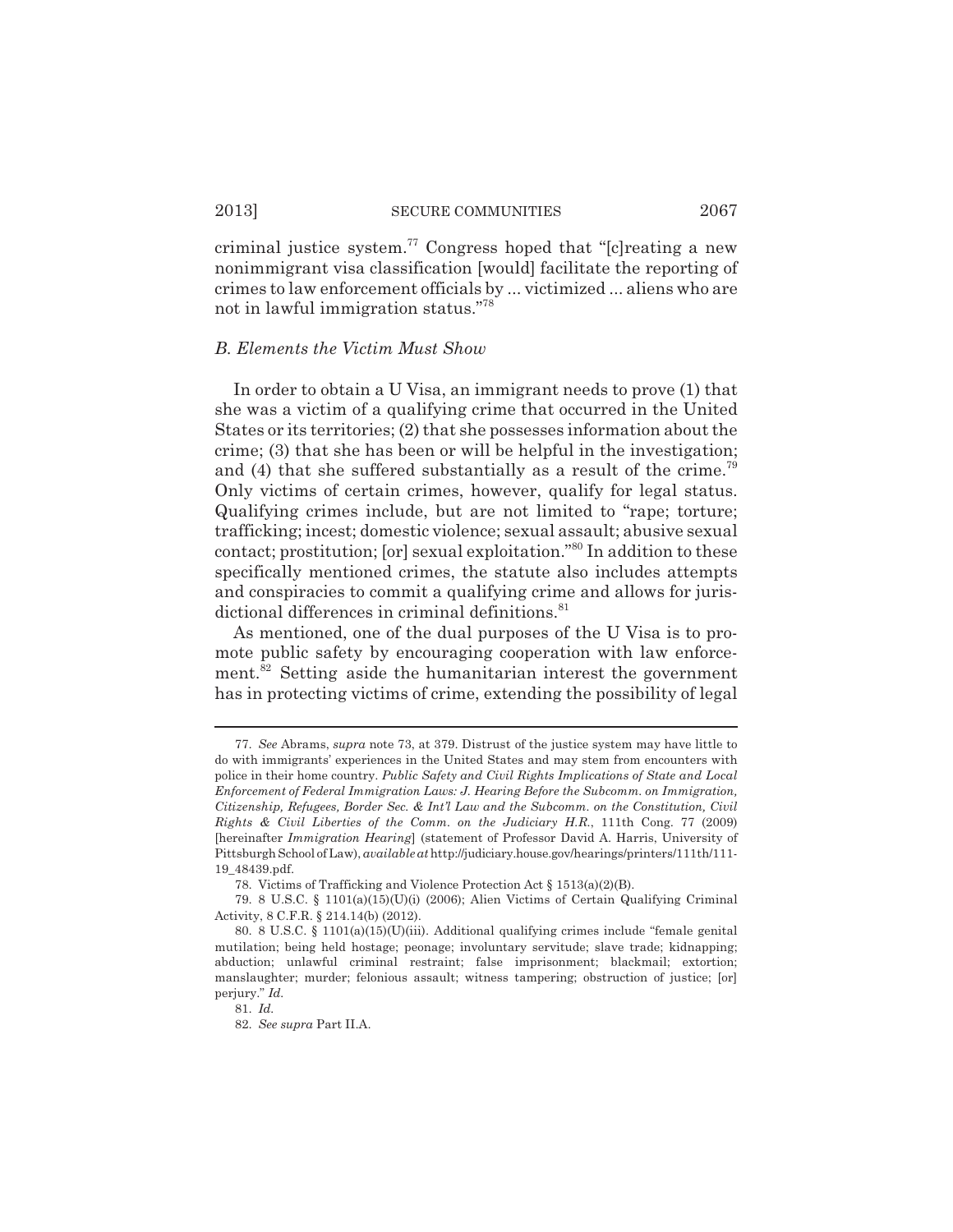status to victims has the practical effect of eliminating one possible deterrent to cooperating with police and ultimately leads to a greater likelihood that the police will apprehend the perpetrator. In order to be of assistance to the police, the victim must have beneficial information about the crime. Thus, the second requirement for a U Visa is that the immigrant must "possess[] credible and reliable information establishing that he or she has knowledge of the details concerning the qualifying criminal activity upon which his or her petition is based."83 These specific facts about the crime must be sufficient to cause law enforcement to determine that the immigrant has or will provide assistance in the investigation.<sup>84</sup>

In conjunction with possessing information, the immigrant must be willing to use that information in order to assist with the investigation or prosecution of the crime. The alien is required to prove that she "has been helpful, is being helpful, or is likely to be helpful."85 Although an immigrant can attempt to show helpfulness through her required personal statement, $86$  the most important piece of evidence is a signed law enforcement certification. As part of her U Visa petition, every applicant must submit a Form I-918, Supplement B, "U Nonimmigrant Status Certification." This form is often referred to as the "law enforcement certification" and must be signed by a certifying official from a certifying agency stating that the immigrant was a victim of a qualifying crime and that she was helpful.<sup>87</sup>

### *C. The Problem of Law Enforcement Certifications*

Since the enactment of the U Visa statute, one of the largest hurdles for immigrants to overcome has been obtaining the law enforcement certification.<sup>88</sup> Although submitting this certification is a requirement for consideration for the U Visa, "an agency's

<sup>83. 8</sup> C.F.R. § 214.14(b)(2).

<sup>84.</sup> *Id.*

<sup>85. 8</sup> U.S.C. § 1101(a)(15)(U)(i)(III); *see also* 8 C.F.R. § 214.14(b)(3).

<sup>86. 8</sup> C.F.R. § 214.14(c)(2)(iii).

<sup>87.</sup> *Id.* § 214.14(c)(2)(i).

<sup>88.</sup> *See* Jensen, *supra* note 58, at 700-04 (describing the U Visa certification hurdle and reasons for it).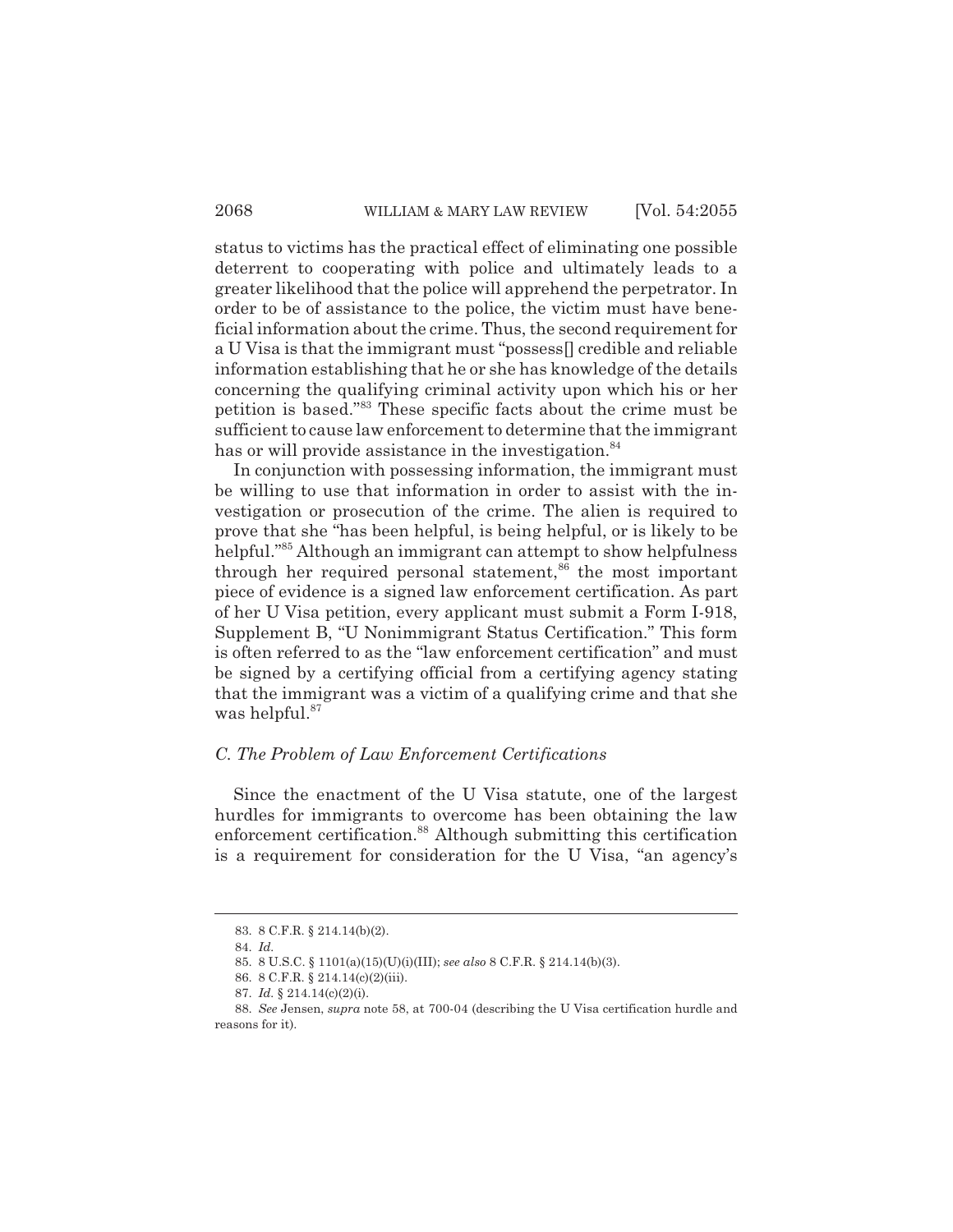decision to provide a certification is entirely discretionary."89 In addition to the logistical difficulties encountered by immigrants and legal advocates, $90$  even more prevalent is the ignorance and reluctance of law enforcement officials to sign U Visa certifications.<sup>91</sup> One common misunderstanding among potential certifiers is that signing a U Visa certification is essentially granting an immigrant legal status.92 This is not the case. The law enforcement certification is simply a fact-based determination that the immigrant was a victim of a qualifying crime and that she has been helpful in the investigation.<sup>93</sup> The certifying official does not make the final decision as to whether an immigrant will receive a U Visa.

Another potential barrier is the reluctance to certify immigrants who are currently in removal proceedings, $94$  under the belief that those individuals would be ineligible to receive a U Visa. Ultimately, because the law enforcement certification is only a fact-based determination of helpfulness, an immigrant's removal status should be of no concern to the certifying official, as he or she does not make the ultimate eligibility decision. Although illegal entry into the United States and illegal presence are both grounds for inadmissibility under the Immigration and Nationality Act, and both would thus prevent an immigrant from obtaining a visa, $95$  a U Visa applicant can apply for a waiver to set aside her inadmissibility

<sup>89.</sup> U.S. CITIZENSHIP & IMMIGRATION SERVS., INSTRUCTIONS FOR I-918, SUPPLEMENT B, U NONIMMIGRANT STATUS CERTIFICATION 1 [hereinafter INSTRUCTIONS FOR I-918], *available at* http://www.uscis.gov/files/form/i-918supbinstr.pdf.

<sup>90.</sup> *See* Leslye E. Orloff et al., *Mandatory U-Visa Certification Unnecessarily Undermines the Purpose of the Violence Against Women Act's Immigration Protections and Its "Any Credible Evidence" Rules—A Call for Consistency*, 11 GEO. J. GENDER & L. 619, 637 (2010) (noting that many enforcement agencies and prosecutors' offices have failed to designate an official from the agency to sign U Visa certifications).

<sup>91.</sup> *See* Jensen, *supra* note 58, at 701, 704-07.

<sup>92.</sup> *See* Sejal Zota, *Law Enforcement's Role in U Visa Certification*, UNC SCH. OF GOV'T IMMIGR. L. BULL., June 2009, at 1, 5, *available at* http://sogpubs.unc.edu/electronicversions/ pdfs/ilb02.pdf (responding to this concern).

<sup>93.</sup> *See* INSTRUCTIONS FOR I-918, *supra* note 89, at 1.

<sup>94.</sup> SAMEERA HAFIZ ET AL., NAT'L IMMIGRANT VICTIMS'ACCESS TO JUSTICE P'SHIP,TOOL KIT FOR LAW ENFORCEMENT USE OF THE U-VISA 43 (2010), *available at* http://www.acasa. us/pdfs/U-Visa-Toolkit%20%20FINAL.pdf (responding to this concern and clarifying continued eligibility).

<sup>95.</sup> *See* 8 U.S.C. § 1182(a)(7)(A)(i)(I)-(II) (2006).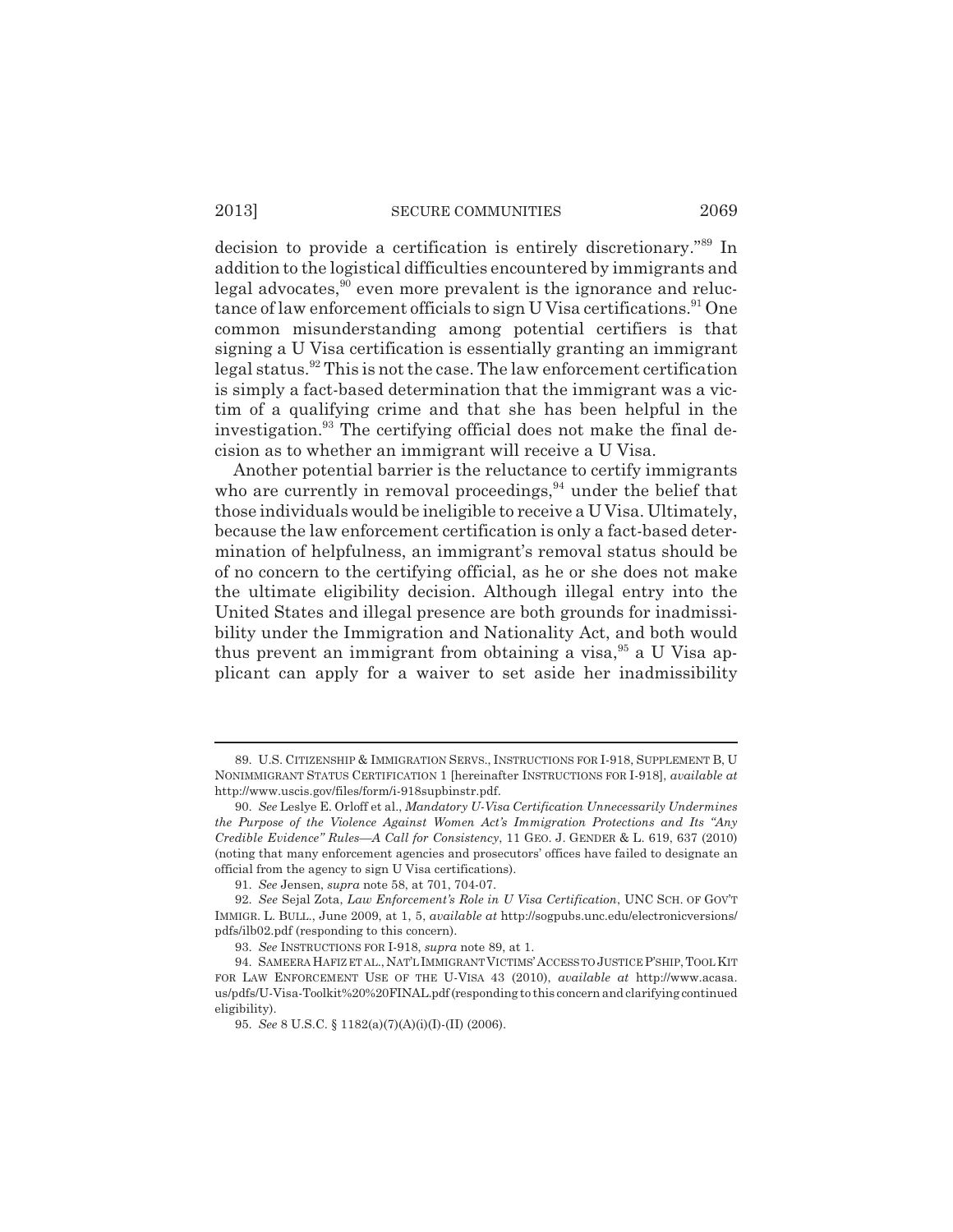grounds.96 In fact, many immigrants with final orders of removal have applied for and obtained U Visas.<sup>97</sup>

Because of the difficulties faced with U Visa certifications, legal advocates have expended substantial effort to educate law enforcement and garner support for this avenue to legal status for immigrants.98 Whatever strides they may have made through their efforts, however, have been undercut by Secure Communities, which makes law enforcement officers the adversaries of undocumented immigrants.

### III. SECURE COMMUNITIES UNDERMINES THE U VISA

Congress created the U Visa with two important goals in mind: to protect victims of crime and to strengthen law enforcement efforts.<sup>99</sup> Because of U.S. Citizenship and Immigration Services' (USCIS) delay in implementing the U Visa,<sup>100</sup> proponents of the U Visa had only about a year to convince the immigrant population that cooperating with the police was safe and beneficial before Secure Communities undermined their efforts. Although the purported intent of Secure Communities is not in opposition to the U Visa, its implementation is. Not only do its large-scale deportation schemes perpetuate fear throughout immigrant communities, but its use of local law enforcement as a deportation tool makes futile any attempt to convince immigrants that cooperation is safe.

<sup>96.</sup> *Id.* § 1182(d)(14) ("The Secretary of Homeland Security shall determine whether a ground of inadmissibility exists with respect to a nonimmigrant [U Visa applicant]. The Secretary of Homeland Security, in the Attorney General's discretion, may waive [inadmissibility grounds] if the Secretary of Homeland Security considers it to be in the public or national interest to do so.").

<sup>97.</sup> *See* Anna Gorman, *A Race Between Protection and Deportation*, L.A. TIMES (July 13, 2009), http://articles.latimes.com/2009/jul/13/local/me-u-visa13.

<sup>98.</sup> *See, e.g.*, HAFIZ ET AL., *supra* note 94; Stacey Ivie & Natalie Nanasi, *The U Visa: An Effective Resource for Law Enforcement*, FBI L. ENFORCEMENT BULL., Oct. 2009, at 1, 10, *available at* http://www.fbi.gov/stats-services/publications/law-enforcement-bulletin/2009 pdfs/october2009.pdf.

<sup>99.</sup> *See supra* Part II.A.

<sup>100.</sup> *See supra* note 59.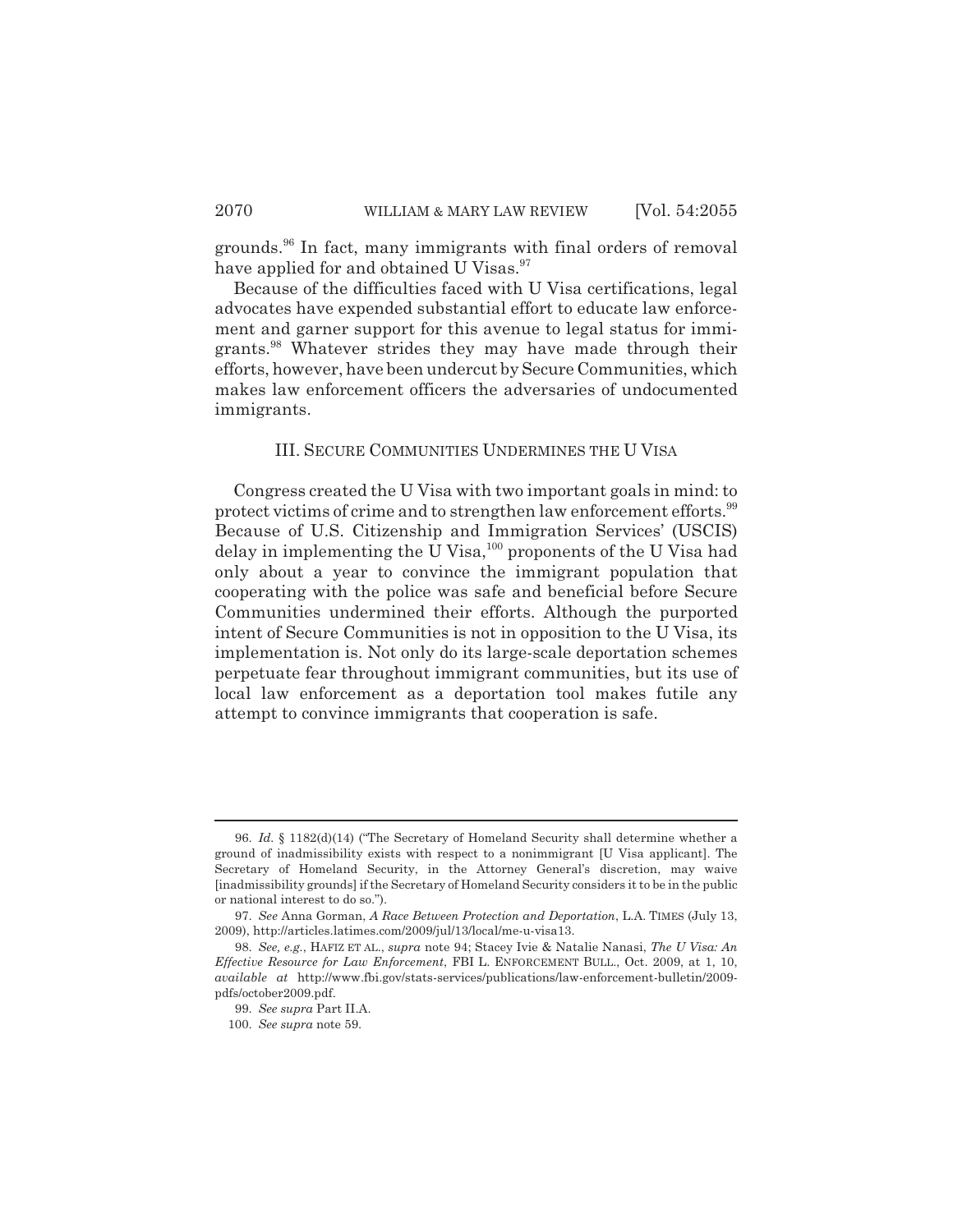## *A. Secure Communities Creates a Chilling Effect*

The goal of law enforcement is to protect the community. To do so, it relies heavily on the cooperation of the public. Imagine a community with rampant crime but no victims or witnesses willing to report those crimes or cooperate with law enforcement. In this scenario, criminals would be free to commit crimes with little fear of repercussion. The most disturbing part of that scenario is that it is not far from reality in many immigrant communities where "[t]he fear of deportation has created a class of silent victims and undermined officers' attempts at community-oriented policing among immigrant populations."<sup>101</sup> Community policing emphasizes collaboration between law enforcement and the community to develop solutions to problems and increase trust in police.<sup>102</sup> Trust and collaboration cannot occur if members of the community believe that any interaction with police will lead to their deportation. If victims do not report crimes, then law enforcement officials cannot do their jobs effectively.

One of the purposes of the U Visa was to strengthen the ability of law enforcement to apprehend perpetrators by encouraging immigrant victims to cooperate in investigations.103 Secure Communities has thwarted that purpose by blurring the distinction between local law enforcement and ICE officials. ICE may require local police who arrest an immigrant but decide not to charge him or her to detain the individual anyway for as long as five days.<sup>104</sup> Not only would the police be detaining the individual for immigration reasons but ICE officials would also question the individual regarding the immigration matter at the police station.105 From the perspective of the immigrants, their interactions with the local police would ultimately result in their placement in removal proceedings. This is especially

<sup>101.</sup> Ivie & Nanasi, *supra* note 98, at 10.

<sup>102.</sup> OFFICE OF CMTY. ORIENTED POLICING SERVS., U.S. DEP'T OF JUSTICE, COMMUNITY POLICING DEFINED 5 (2012), *available at* http://www.cops.usdoj.gov/Publications/e030917193- CP-Defined.pdf.

<sup>103.</sup> *See supra* notes 76-78 and accompanying text.

<sup>104.</sup> By issuing an Immigration Detainer, ICE can require law enforcement to detain an immigrant for up to forty-eight hours. *See* 8 C.F.R. § 287.7 (2012). However, if it were a holiday weekend, the immigrant would be detained for five days.

<sup>105.</sup> Secure Communities requires local law enforcement to open up their facility to ICE for interviewing immigrants. *See* STANDARD OPERATING PROCEDURES, *supra* note 21, at 6.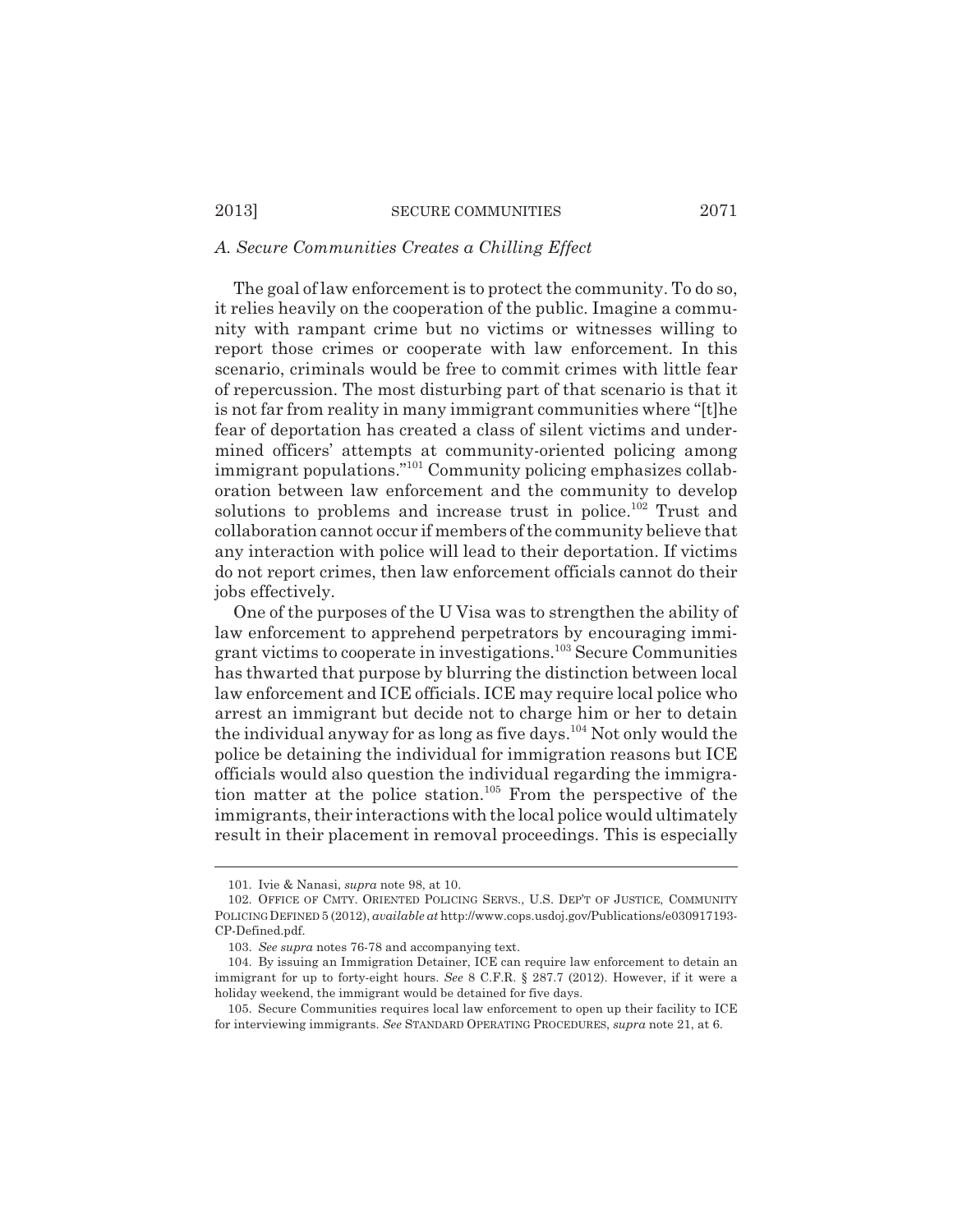true if the immigrant is transitioned directly from police custody to ICE custody, but it is also the case even when ICE detention occurs after the police have released the immigrant.

News of deportation spreads quickly through immigrant communities, and "when one victim or witness is deported ... fear proliferates."106 It is easy to see the harm this causes law enforcement. When immigrants associate the police with deportation, they begin to fear any interaction with them. As one expert testified before Congress in 2009, "They will fear that any encounter with the police —reporting a crime, telling a police officer about dangerous persons or events in the community, or even telling an officer that they themselves have become crime victims—will result in investigation *of them*, and will focus on their immigration status."107

This will have an effect not only on undocumented immigrants but also on citizens and immigrants that have legal status. According to the Pew Hispanic Center, approximately 3.2 million American citizens live in households in which some people have legal status and others do not.108 If they believe that interactions with the police will bring immigration consequences on a household member, even individuals with legal status may refuse to cooperate with the police.<sup>109</sup> This chilling effect created by Secure Communities makes opponents worry that it may be causing more harm than good. Ultimately, "[t]he heart of concern is that the program, conceived of as a method of targeting those who pose the greatest threat to our communities, is in fact having the opposite effect and compromising public safety by deterring witnesses to crime and others from working with law enforcement."110 When immigrants lose trust in the police because of their involvement with ICE, crime actually increases because residents stop cooperating and criminals remain at large.<sup>111</sup> Law enforcement is unable to promote public

<sup>106.</sup> AM.'S VOICE EDUC. FUND, *supra* note 49, at 4.

<sup>107.</sup> *Immigration Hearing*, *supra* note 77, at 77.

<sup>108.</sup> *Id.*

<sup>109.</sup> *Id.*

<sup>110.</sup> Letter from Mylan L. Denerstein, Counsel to Andrew M. Cuomo, Governor of N.Y., to John Sandweg, Counselor to the Sec'y, U.S. Dep't of Homeland Sec. (June 1, 2011) [hereinafter N.Y. Letter], *available at* http://www.governor.ny.gov/assets/Secure%20 Communities.pdf.

<sup>111.</sup> *See* ROBERT KOULISH, IMMIGRATION AND AMERICAN DEMOCRACY: SUBVERTING THE RULE OF LAW 137 (2010).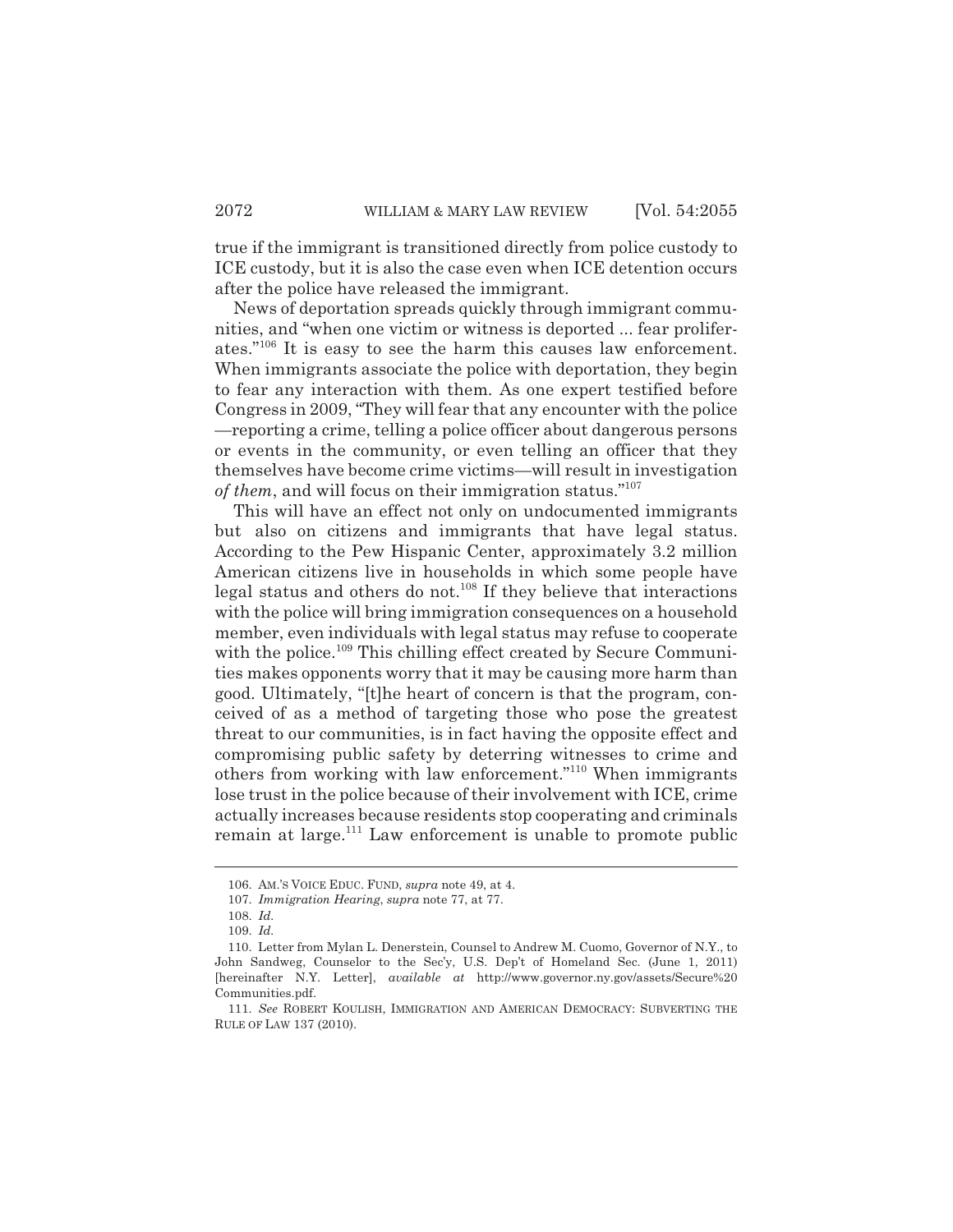safety effectively if an entire subset of the community is unwilling to cooperate: "How do we police a community that won't talk to  $us?''^{112}$ 

#### *B. Secure Communities Harms Victims*

One of the key motivations behind the U Visa legislation was a desire to protect victims of crime, particularly victims of domestic violence.113 The only way to do so is to arrest and prosecute the perpetrators. This is particularly difficult with domestic violence because victims already report only about half of all domestic violence crimes that occur in the United States.114 The rates are even lower when the victim is an immigrant. Lawful permanent residents report domestic violence only 43.1 percent of the time, and the rate drops to 20.8 percent for those with temporary legal status and 18.8 percent for those who are undocumented.<sup>115</sup> Congress created the U Visa to try to improve those statistics.<sup>116</sup>

The proponents of Secure Communities would argue that the program has no effect on the goal of the U Visa because it applies to only those individuals who law enforcement officials have arrested, not to victims.117 The problem with this reasoning is that it ignores the reality of domestic violence cases: police often arrest either both parties or the wrong party.<sup>118</sup> If all that is necessary for ICE to run a person through the Secure Communities database is an arrest, then it makes no difference that the individual was in fact the victim rather than the abuser: "[O]fficers arrest victims of domestic

<sup>112.</sup> Leah Rae, *Police Foundation Looks at Immigration Role for Local Cops: 'Why and Why Not?'*, BEYOND BORDERS, LOHUD (Aug. 19, 2008, 3:34 PM), http://immigration.lohudblogs. com/2008/08/19/police-foundation-looks-at-immigration-role-for-local-cops-why-and-why-not/ (quoting Ron Miller, chief of police for Topeka, Kansas).

<sup>113.</sup> *See supra* note 75 and accompanying text.

<sup>114.</sup> *See* AM.'S VOICE EDUC. FUND, *supra* note 49, at 6.

<sup>115.</sup> Nawal H. Ammar et al., *Calls to Police and Police Response: A Case Study of Latina Immigrant Women in the USA*, 7 INT'L J. POLICE SCI. & MGMT. 230, 236 (2005).

<sup>116.</sup> *See supra* notes 62-75 and accompanying text.

<sup>117.</sup> *See supra* Part I.B.

<sup>118.</sup> *See* Editorial, *supra* note 2; Shankar Vedantam, *No Opt-Out for Immigration Enforcement*, WASH. POST (Oct. 1, 2010), http://www.washingtonpost.com/wp-dyn/content/ article/2010/09/30/AR2010093007268.html; Jordan Helton, *New Immigration Law in Washington Has Anti-Violence Groups Worried*, MEDILL ON THE HILL (Mar. 8, 2010), http://news.medill.northwestern.edu/390/news.aspx?id=160341.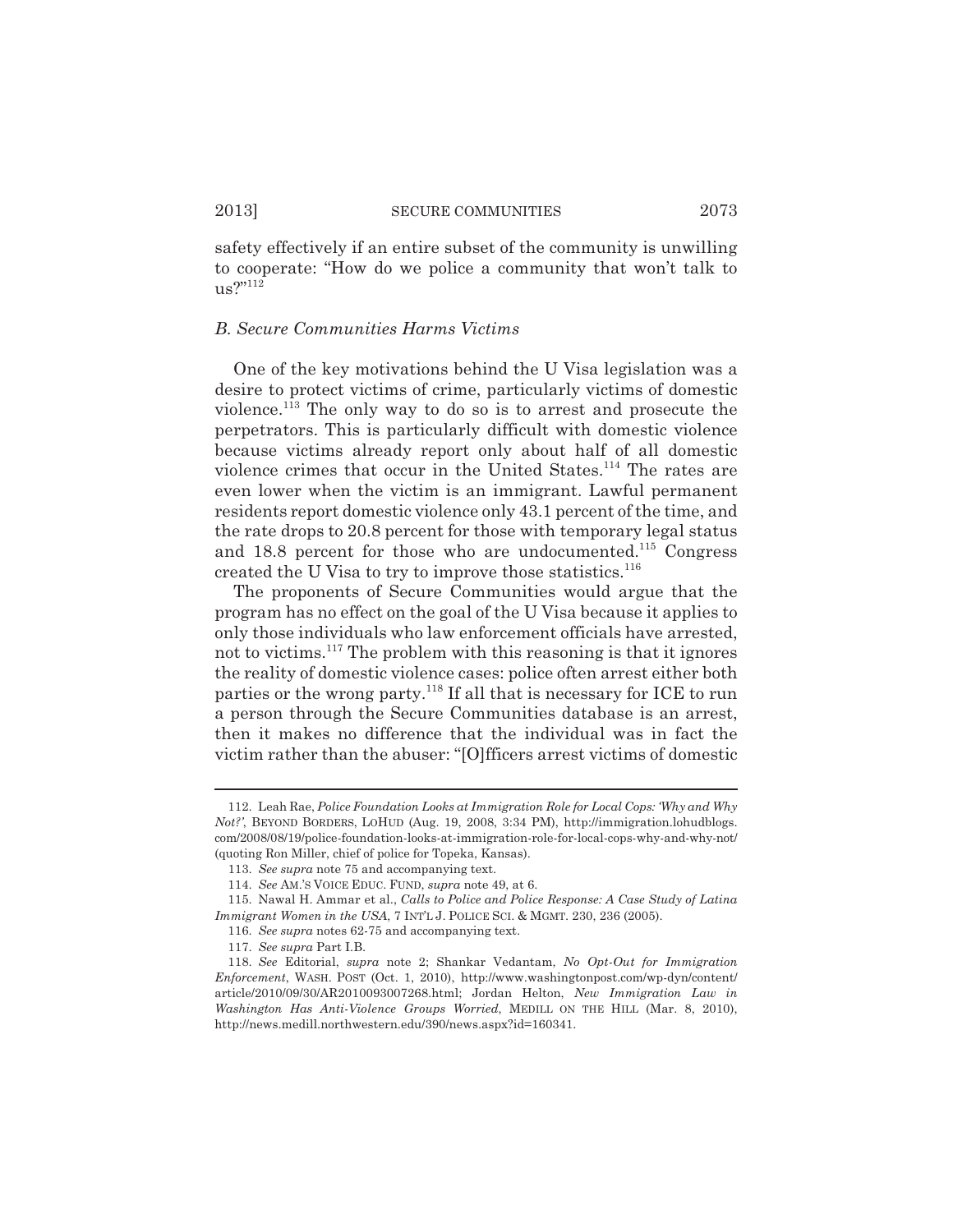violence along with their abusers only to later release them without charge .... Secure Communities will therefore result in undocumented victims of domestic violence being deported."119 Not only does Secure Communities deter victims from reporting crimes, $120$ leaving them with few options but to attempt to escape the abuse on their own, it also punishes the few victims who do report their abusers by placing them in removal proceedings as well.

Admittedly, DHS did not intend Secure Communities to affect the willingness of victims and witnesses to cooperate with the police. Recognizing that victims and witnesses were inadvertently ending up within the system, ICE's director issued a memo reminding field officers to "exercise all appropriate discretion on a case-by-case basis when making detention and enforcement decisions in the case of victims of crime, witnesses to crime, and individuals pursuing legitimate civil rights complaints."<sup>121</sup> Although the memo encourages prosecutorial discretion, it provides no remedy if individual agents do not adhere or make a mistake regarding the immigrants status as a victim or witness $122$ : "These guidelines and priorities are not intended to, do not, and may not be relied upon to create any right or benefit, substantive or procedural, enforceable at law by any party in any administrative, civil, or criminal matter."123 Simply encouraging prosecutorial discretion does not provide a sufficient safeguard.

The only possible way Secure Communities could exist alongside the U Visa and not undermine it completely would be to prevent the removal of victims without serious convictions. However, as the law stands now, ICE's power is unchecked even by the judicial system:

<sup>119.</sup> Helton, *supra* note 118.

<sup>120.</sup> *See supra* Part III.A.

<sup>121.</sup> Memorandum on Prosecutorial Discretion from John Morton, Dir., U.S. Immigration & Customs Enforcement 2 (June 17, 2011) [hereinafter Memo on Prosecutorial Discretion], *available at* http://www.ice.gov/doclib/secure-communities/pdf/domestic-violence.pdf.

<sup>122.</sup> In fact, the overall effectiveness of this memo is doubtful. *See, e.g.*, AM. IMMIGRATION LAWYERS ASS'N, HOLDING DHS ACCOUNTABLE ON PROSECUTORIAL DISCRETION 4 (2011), *available at* http://www.aila.org/content/default.aspx?docid=37615 (reporting that most ICE offices have not changed their practices, even after directed to exercise prosecutorial discretion).

<sup>123.</sup> Memo on Prosecutorial Discretion, *supra* note 121, at 3. Whereas the memo advocates the idea that prosecutorial discretion cannot be subject to review, some have rejected this notion in other contexts. *See, e.g.*, Heckler v. Chaney, 470 U.S. 821, 840-55 (1985) (Marshall, J., concurring) (rejecting the "presumption of unreviewability" of agency decisions).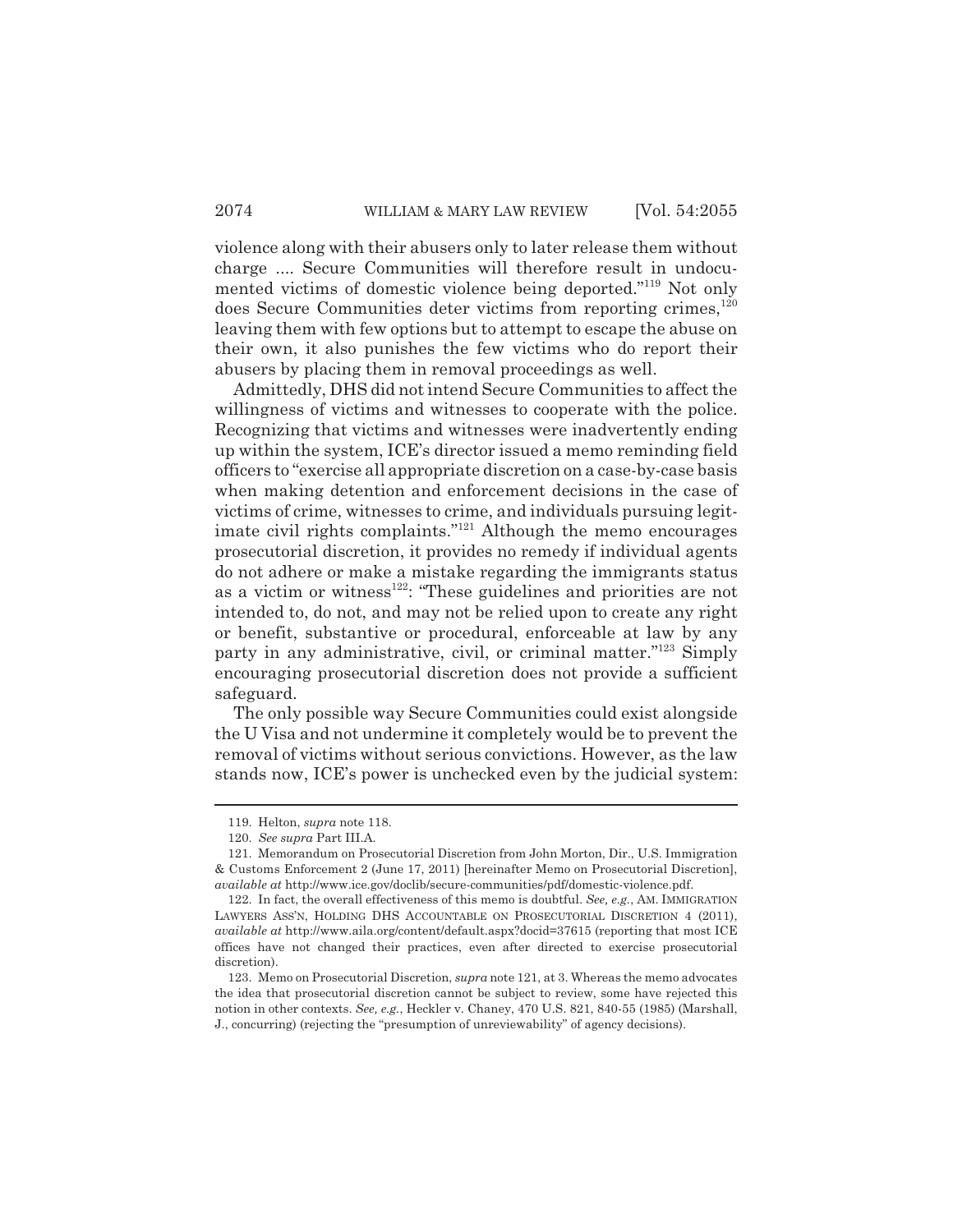"No court may set aside any action or decision ... regarding the detention or release of any alien or the grant, revocation, or denial of bond or parole."124 ICE retains discretion over who is placed in removal proceedings, and as the evidence shows, $^{125}$  it has not adhered to the ultimate purpose of Secure Communities—identifying and removing the most serious criminals. Nothing holds ICE to its claim that it will not target victims and witnesses.

### *C. Opt-Out Controversy*

One of the biggest controversies behind the Secure Communities program has been the question of opting out. Many initially believed that the program was optional and that jurisdictions could opt out of participation.<sup>126</sup> Throughout the early stages of the program, ICE entered into memoranda of agreement with the participating states.127 These memoranda detailed Secure Communities' procedure and laid out the responsibilities of each agency.<sup>128</sup> The memoranda also included a clause about termination, stating that either party could choose to terminate the agreements at any time.<sup>129</sup> Additional ICE reports also gave jurisdictions detailed instructions for opting out of the program or delaying their activation date.130 For example,

<sup>124. 8</sup> U.S.C. § 1226(e) (2006).

<sup>125.</sup> *See supra* Part I.C; note 122.

<sup>126.</sup> *See* Elise Foley, *Opting Out of Immigration Enforcement*, WASH. INDEP. (Sept. 1, 2010, 4:12 PM), http://washingtonindependent.com/96472/opting-out-of-immigration-enforcement [hereinafter Foley, *Opting Out*] (noting opt-out procedure); Elise Foley, *Rep. Zoe Lofgren to DHS: Secure Communities Investigation Should Start Now*, HUFFINGTON POST (July 18, 2011, 6:12 AM), http://www.huffingtonpost.com/2011/05/18/zoe-lofgren-secure-communitiesinvestigation\_n\_863915.html; David Rice, *"Secure Communities" Program No Longer Voluntary*, SAN DIEGO READER (Aug. 9, 2011), http://www.sandiegoreader.com/weblogs/newsticker/2011/aug/09/secure-communities-program-no-longer-voluntary/; *see also* David Sherfinski, *Secure Communities Program Confusing to FBI*, WASH. TIMES (Nov. 10, 2011), http://www.washingtontimes.com/news/2011/nov/10/secure-communities-program-confusingto-fbi/?page=all (discussing the confusion due to mixed messages regarding opt out).

<sup>127.</sup> *See* Memorandum of Agreement Between U.S. Dep't of Homeland Sec. Immigration & Customs Enforcement and [State Identification Bureau], *available at* http://www.ice.gov/ doclib/foia/secure\_communities/securecommunitiesmoatemplate.pdf.

<sup>128.</sup> *Id.* at 1-4.

<sup>129.</sup> *Id.* at 4-5.

<sup>130.</sup> *See* Foley, *Opting Out*, *supra* note 126; *see also* Memorandum to Sarah Regarding "Opt Out," ICE FOIA 10-2674.0003146, http://uncoverthetruth.org/featured/opt-out-documents-reproduced (follow "ICE Documents" hyperlink and download documents).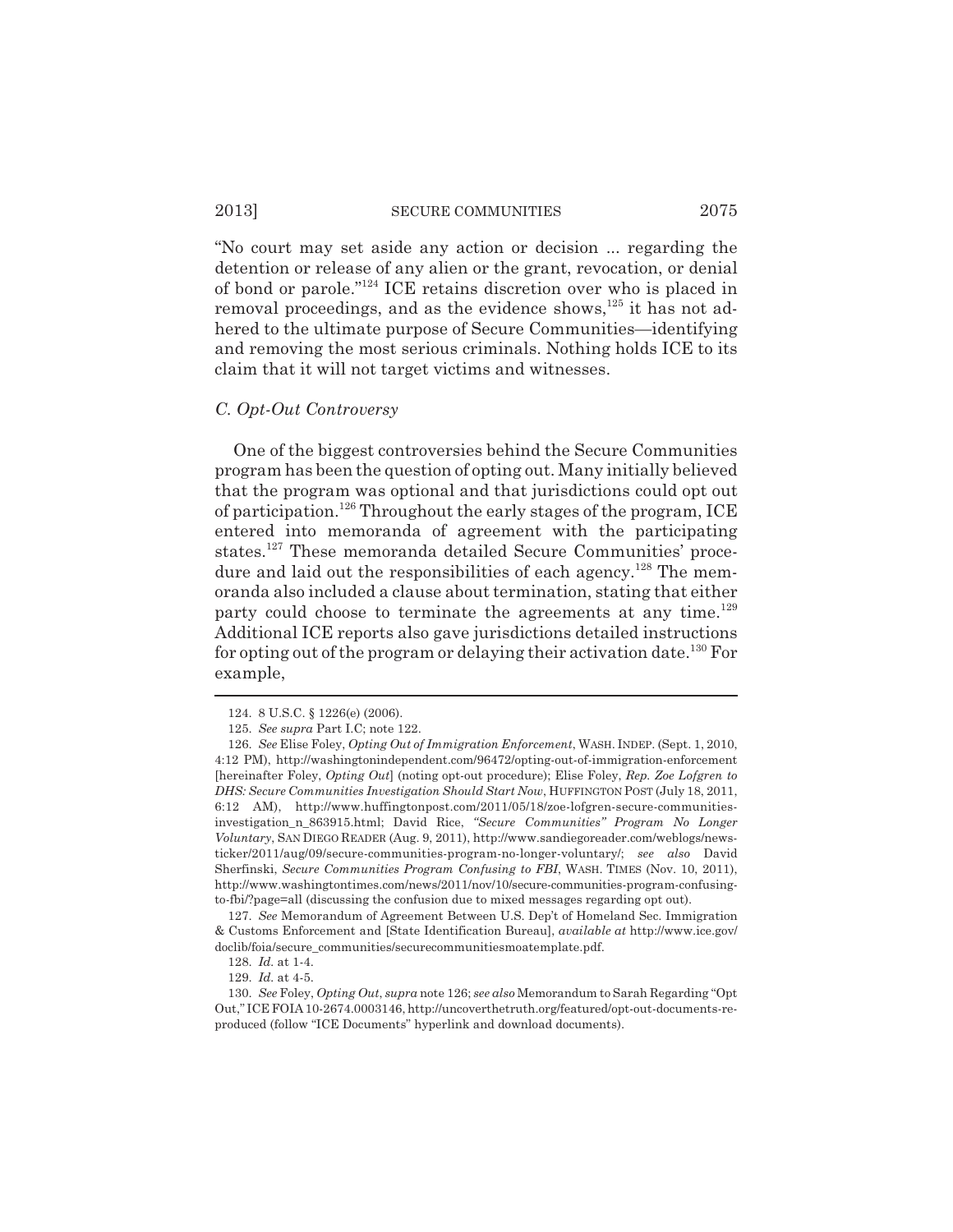If a jurisdiction does not wish to activate on its scheduled date in the Secure Communities deployment plan, it must formally notify its state identification bureau and ICE in writing (email, letter or facsimile). Upon receipt of that information, ICE will request a meeting with federal partners, the jurisdiction, and the state to discuss any issues and come to a resolution, which may include adjusting the jurisdiction's activation date in or removing the jurisdiction from the deployment plan.<sup>131</sup>

When several states and jurisdictions attempted to terminate the agreements and opt out of the program, ICE changed its original position and told these jurisdictions that despite earlier reports and correspondence, the program was mandatory.<sup>132</sup> ICE explained that because the program relies on information sharing between the FBI and ICE, the only way to opt out was to stop sending fingerprints to the FBI.133 Homeland Security Secretary Janet Napolitano now insists that "[t]his whole opt-in, opt-out thing was a misunderstanding from the get-go."134

Controversy over ICE's mixed messages and the current status of the opt-out option ultimately led several immigrant advocacy groups to file a Freedom of Information Act request with ICE regarding Secure Communities.<sup>135</sup> After ICE withheld certain records regarding opt out, claiming a FOIA exemption, the groups sought to compel their release, asserting that ICE had "intentionally concealed its plans for the implementation of Secure Communities, leaving the public in the dark."136 The court-ordered released documents do in fact show a distinct change in stance within ICE on whether the program was mandatory.137 Some internal DHS e-mails even give

<sup>131.</sup> Foley, *Opting Out*, *supra* note 126.

<sup>132.</sup> Vedantam, *supra* note 118.

<sup>133.</sup> *Id.*

<sup>134.</sup> Carla Marinucci, *Janet Napolitano Clarifies Immigration Program*, S.F. CHRON. (Apr. 26, 2011), http://www.sfgate.com/politics/article/Janet-Napolitano-clarifies-immigrationprogram-2374118.php.

<sup>135.</sup> Nat'l Day Laborer Org. Network v. U.S. Immigration & Customs Enforcement Agency, 811 F. Supp. 2d 713, 729 (S.D.N.Y. 2011).

<sup>136.</sup> *Id.* at 731.

<sup>137.</sup> *Compare, e.g.*, E-mail Chain Within Enforcement Law Div., ICE, Re: SC question, ICE FOIA 10-2674.0002022 (July 29-30, 2010), *available at* http://uncoverthetruth.org/featured/ opt-out-documents-re-produced (follow "ICE Documents" hyperlink and download documents) (stating that Secure Communities is a voluntary program), *with* Mandatory Interoperability Definition Talking Points, ICE FOIA 10-2674.0002417, *available at* http://uncoverthetruth.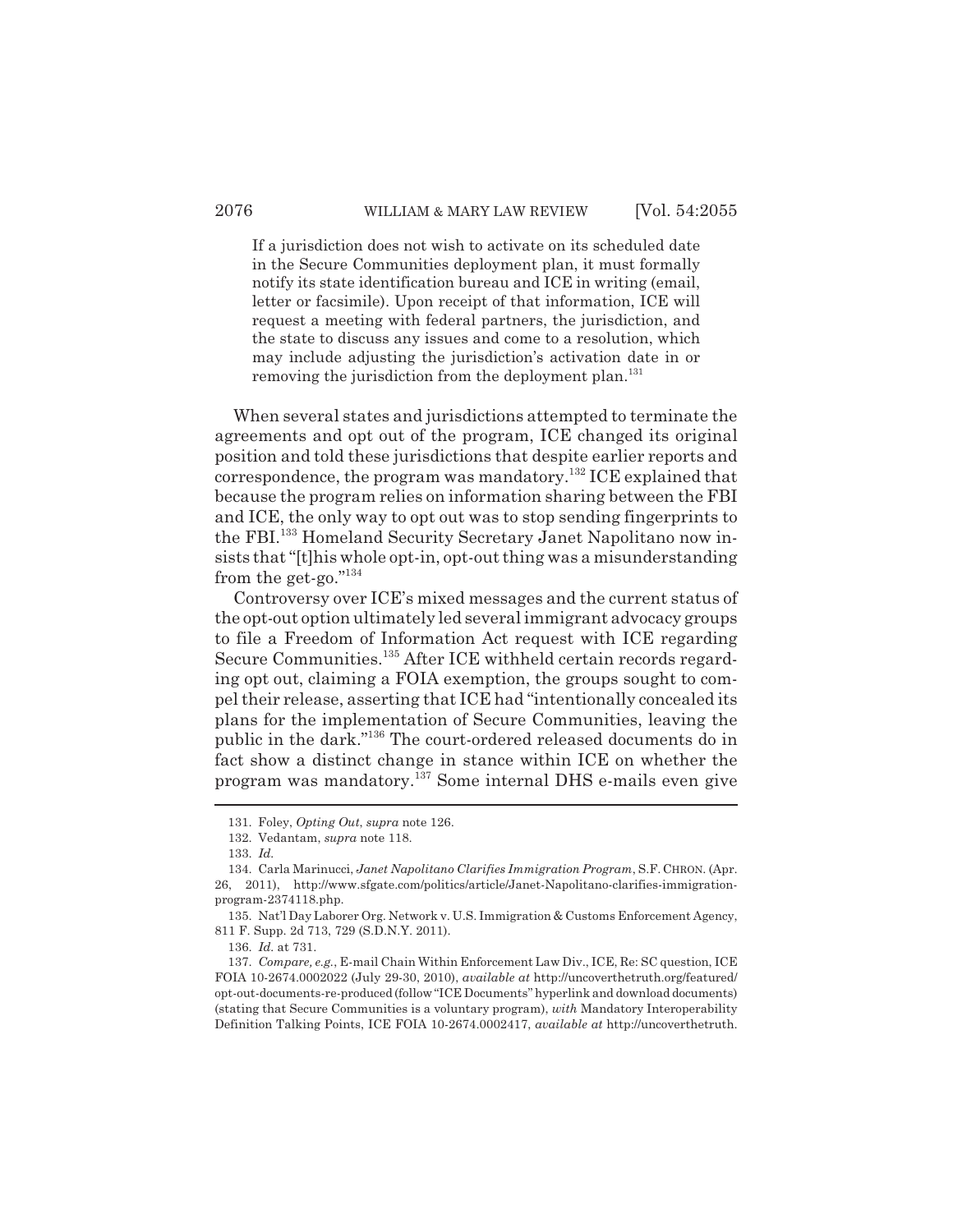the impression that the program was voluntary until some jurisdictions refused to participate, at which point it became mandatory.<sup>138</sup>

Despite reports that the program is now mandatory, several states and jurisdictions have nonetheless attempted to opt out.<sup>139</sup> For example, in a letter from the New York Governor's Office to DHS, Governor Andrew M. Cuomo's counsel declared,

[U]ntil the numerous questions and controversies regarding [Secure Communities] can be resolved, we have determined that New York is best served by relying on existing tools ... especially given our overriding concern that the current mechanism is actually underming [sic] law enforcement. As a result, we are suspending New York's participation in this program.<sup>140</sup>

Illinois Governor Pat Quinn also sent a similar letter terminating the state's Memorandum of Agreement with ICE based on information that less than 20 percent of the immigrants deported from Illinois under Secure Communities had serious criminal convictions.141 Massachusetts, Washington State, Pennsylvania, and the District of Columbia, have also refused further participation in the program.142 Remaining undeterred by the controversy, ICE informed the governors of the thirty-nine states that had signed memoranda of agreement that it did not need the states' approval to continue operating Secure Communities in their states and said it was voiding the earlier signed agreements.<sup>143</sup>

org/featured/opt-out-documents-re-produced (follow "ICE Documents" hyperlink and download documents) (noting that the program "does not require the consent of [local law enforcement agents]").

<sup>138.</sup> *See* Mallie Jane Kim, *Controversial Immigration Program Spurs Federal-State Spat*, U.S. NEWS (June 27, 2011), http://www.usnews.com/news/articles/2011/06/27/controversialimmigration-program-spurs-federal-state-spat ("The [Secure Communities] initiative will remain voluntary at both the State and Local level.... Until such time as localities begin to push back on participation, we will continue with this current line of thinking." (quoting internal DHS e-mail produced in response to FOIA request)).

<sup>139.</sup> *See id.* (discussing how California may join several other states in opting out).

<sup>140.</sup> N.Y. Letter, *supra* note 110.

<sup>141.</sup> Letter from Pat Quinn, Governor of Ill., to Marc Rapp, Acting Assistant Dir. of Secure Communities, U.S. Immigration & Customs Enforcement (May 4, 2011), *available at* http://ccrjustice.org/files/2011-05ilterminate.pdf.

<sup>142.</sup> Kim, *supra* note 138.

<sup>143.</sup> Brian Bennett, *States Can't Opt Out of Secure Communities Program*, L.A. TIMES (Aug. 6, 2011), http://articles.latimes.com/2011/aug/06/nation/la-na-secure-communities-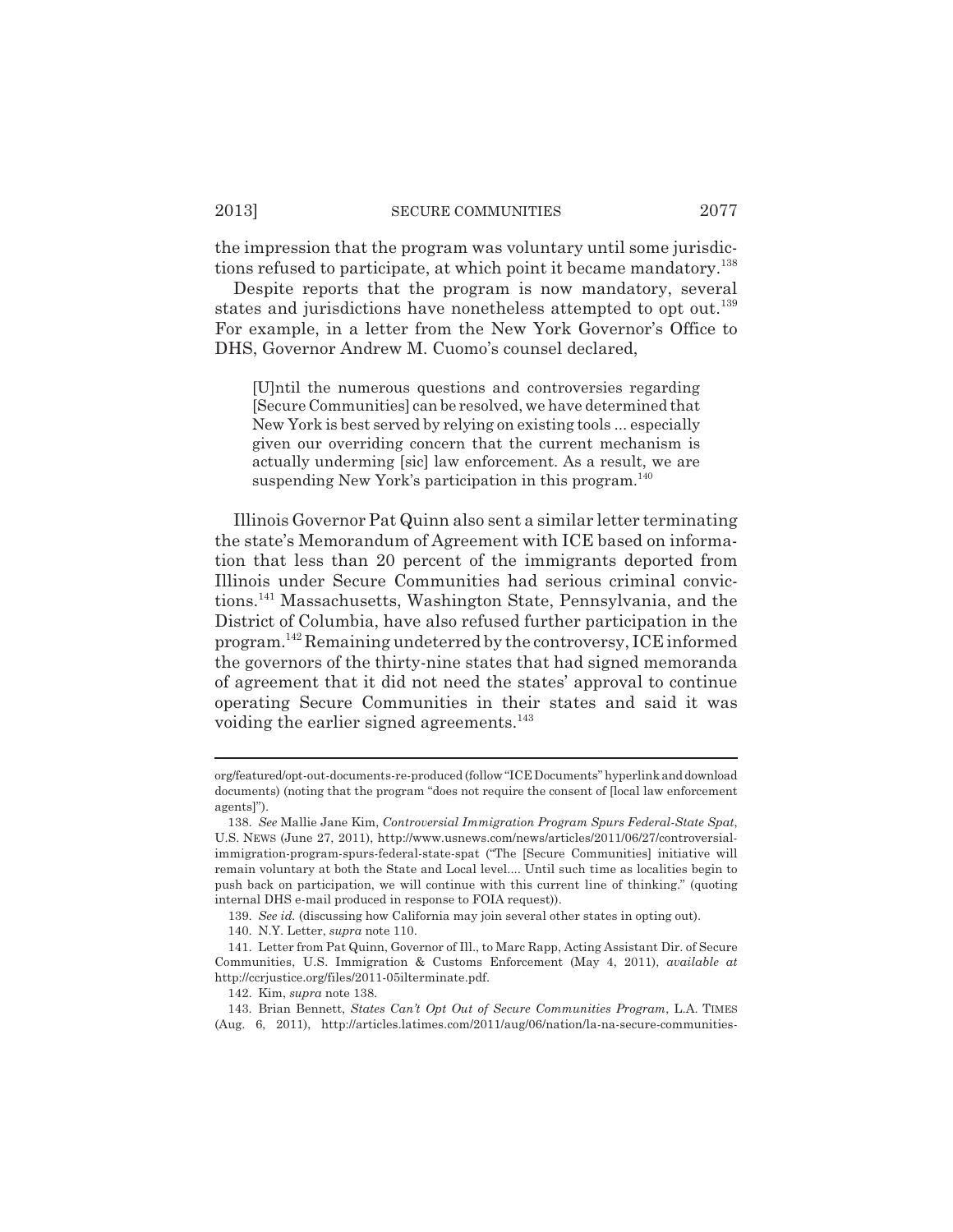## IV. SECURE COMMUNITIES MUST BE REFORMED

Secure Communities undercuts federal law and cannot continue in its current form. Although purporting to make communities safer, it has actually perpetuated fear and undermined the work of local law enforcement.<sup>144</sup> Rather than using the program to help prioritize its limited resources, ICE has used Secure Communities to initiate a mass deportation scheme at the expense of community security and law enforcement nationwide.<sup>145</sup> Although ICE does not have the resources to fully finance a scheme of this magnitude, $^{146}$  through Secure Communities it is able to use local jurisdictions to do much of the legwork in locating and initially detaining aliens. By saving money in one area, it can remove more aliens using fewer resources.<sup>147</sup> The problem is that Secure Communities has placed significant burdens on local jurisdictions in the name of protecting against the most serious criminals but has in reality removed immigrants indiscriminately.<sup>148</sup> ICE has essentially chosen quantity over quality and sacrificed other interests to its goal of mass deportation.

Admittedly, many law enforcement officials do not consider the program harmful.149 Some appear apathetic, noting that submitting the fingerprints does not require any extra work on their part.<sup>150</sup> This view, however, ignores the extra difficulty that officers face because of uncooperative victims and witnesses.<sup>151</sup> Other officers insist that the program creates no community division because the officers are not seeking out immigrants, and the only individuals

<sup>20110806.</sup>

<sup>144.</sup> *See supra* Part III.A.

<sup>145.</sup> *See supra* Parts I.C., III.A.

<sup>146.</sup> *See supra* Part I.A.

<sup>147.</sup> *See* OFFICE OF IMMIGRATION STATISTICS, 2010 YEARBOOK OF IMMIGRATION STATISTICS 94 (2011) (showing a significant increase in the number of removals occurring in 2010 as compared to 2007, before the implementation of Secure Communities). Admittedly, these statistics do not account for increases in funding.

<sup>148.</sup> *See supra* Part I.C.

<sup>149.</sup> U.S. IMMIGRATION & CUSTOMS ENFORCEMENT, WHAT OTHERS ARE SAYING ... ABOUT SECURE COMMUNITIES 1 (June 2011), http://www.ice.gov/doclib/secure-communities/pdf/whatothers-say.pdf [hereinafter WHAT OTHERS ARE SAYING] (explaining that several law enforcement organizations have issued statements in support of Secure Communities).

<sup>150.</sup> *Id.* at 2 (quoting Sgt. J.D. Nelson of Alameda County, California).

<sup>151.</sup> *See supra* Part III.A.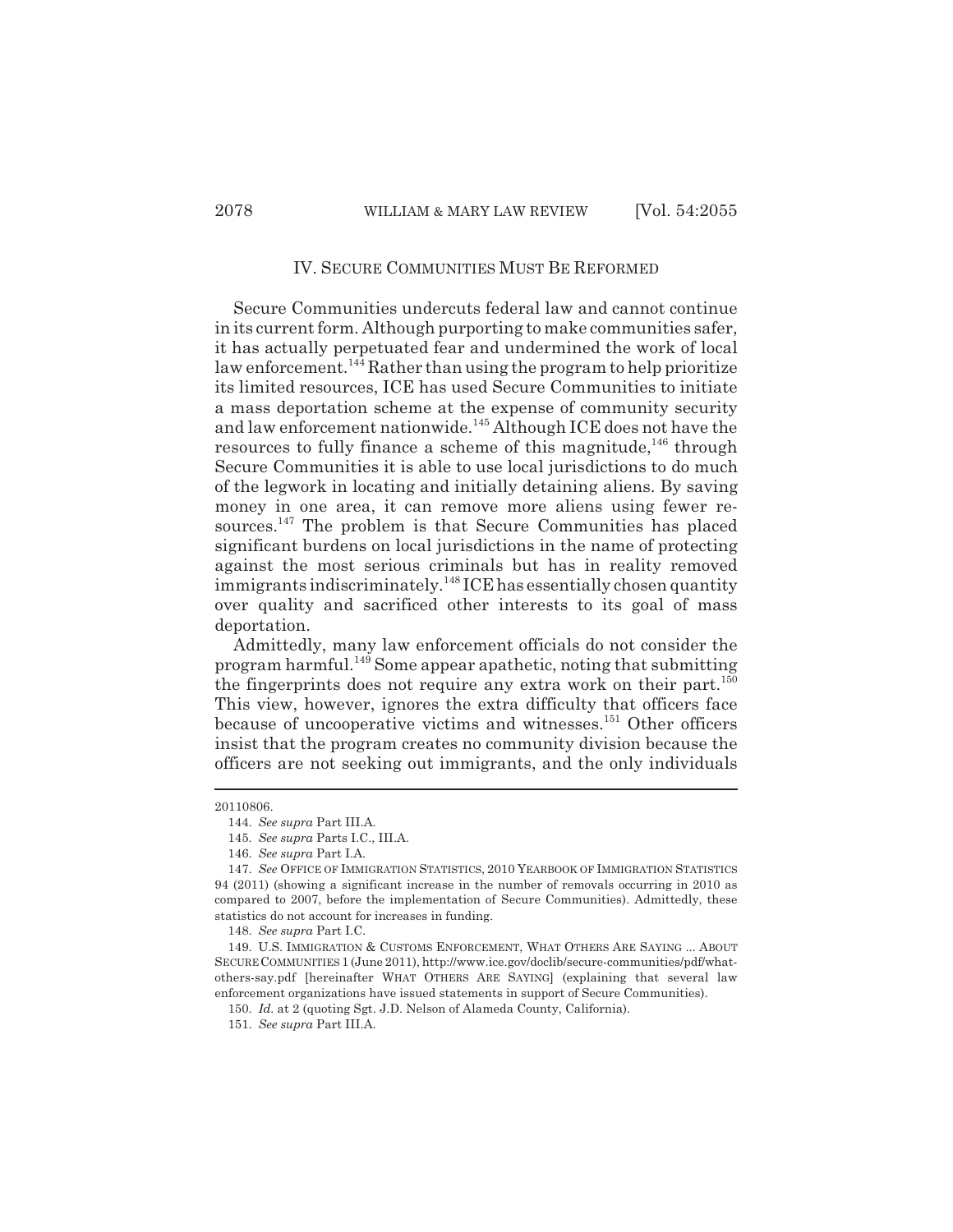fingerprinted are "criminals processed into our jail."152 Regardless of the perception of some law enforcement officials, the facts show that many of the immigrants removed because of Secure Communities have no criminal record.<sup>153</sup> Some officials even argue that Secure Communities "deters some illegal immigrants from committing crimes."154 The proponents of this argument, however, have no ability to test the validity of their claim. The fact that police may arrest fewer undocumented immigrants than before the initiation of Secure Communities could mean that rather than there being fewer immigrants committing crimes, there are simply fewer immigrants reporting crimes.<sup>155</sup>

Despite the rising controversy around the program and several jurisdictions announcing that they want nothing to do with it,  $^{156}$  ICE has made it clear that it is expanding rather than reducing the reach of the program.157 It also appears to have no sympathy for the states and jurisdictions that have concerns about Secure Communities.158 Although using local law enforcement to collect data may be very useful to ICE, it is very harmful to community policing. The majority of law enforcement relies heavily on the cooperation of the public in order to combat crime effectively. When that cooperation ceases, so does the effectiveness of policing.

<sup>152.</sup> WHAT OTHERS ARE SAYING, *supra* note 149, at 2 (quoting Lt. Basilio "Sonny" Cachuela, Jr. of Fairfax County, Virginia). Note that in reality, 26 percent of immigrants deported from Fairfax County, Virginia—where the quoted speaker is from—were noncriminals. ICE STATISTICS, *supra* note 39, at 47.

<sup>153.</sup> *See supra* Part I.C.

<sup>154.</sup> WHAT OTHERS ARE SAYING, *supra* note 149, at 2 (quoting Sheriff Lee Baca of Los Angeles, California).

<sup>155.</sup> *See supra* Part III.A. Additionally, any reduction in the number of immigrants arrested and convicted of crimes could be the result of a reduction in the overall immigrant population, related in large part to the recent economic downturn in the United States. *See* DEMETRIOS G.PAPADEMETRIOU &AARON TERRAZAS,MIGRATION POLICY INST., IMMIGRANTS AND THE CURRENT ECONOMIC CRISIS 2-3, 9-10 (2009) (finding a leveling off of the immigrant population in the United States since the recession and a correlation between economic conditions and the population of undocumented immigrants).

<sup>156.</sup> *See supra* notes 139-43 and accompanying text.

<sup>157.</sup> *See supra* note 13 and accompanying text.

<sup>158.</sup> Before signing a Memorandum of Agreement with ICE, officials from Colorado spent months negotiating the terms of the agreement in order to ensure protection for victims of domestic violence; when ICE unilaterally terminated all agreements, it voided those protections. Bennett, *supra* note 143.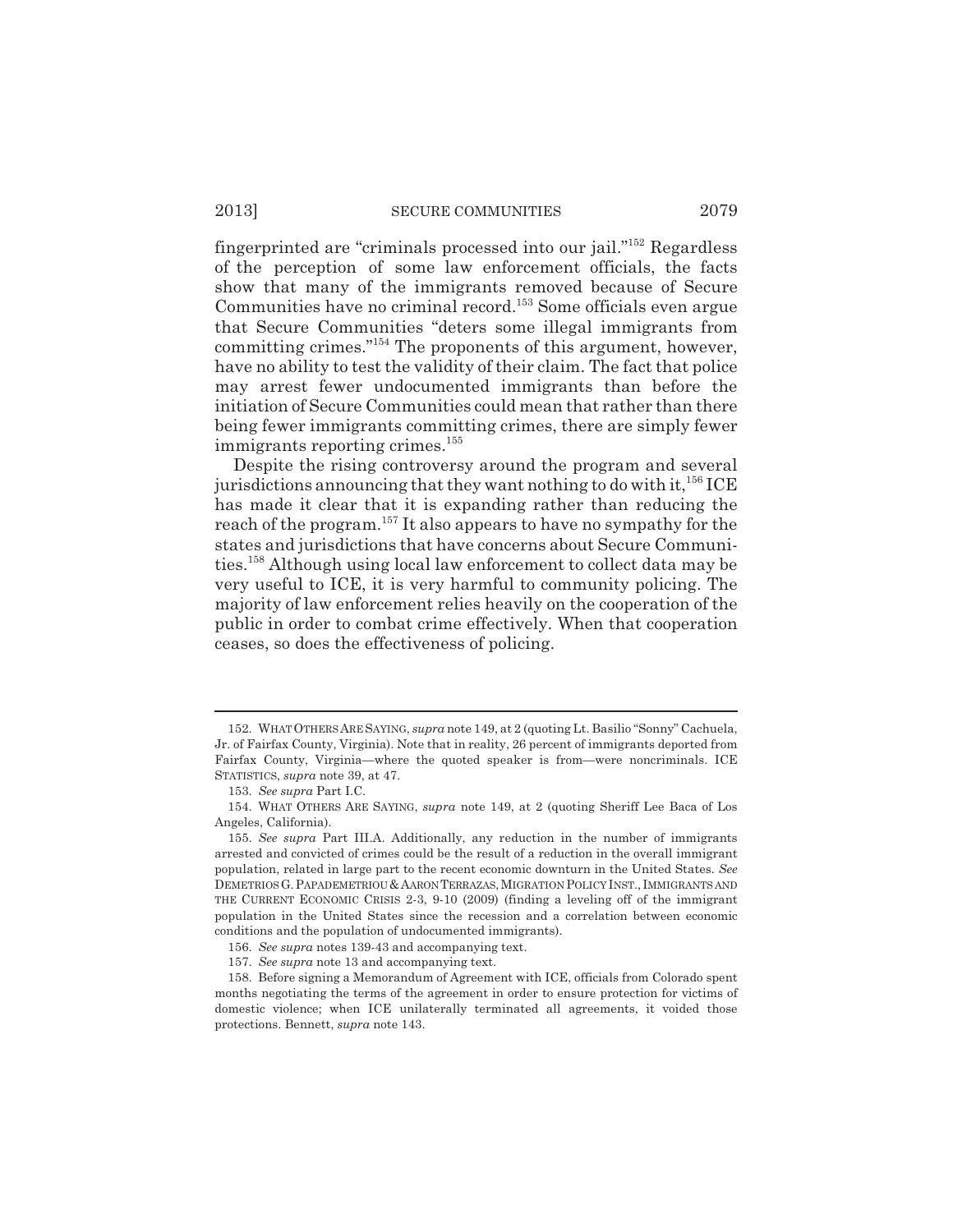# *A. Effective Coexistence Requires That Congress Modify Secure Communities*

In their current states, Secure Communities and the U Visa cannot effectively coexist. The success of the U Visa legislation depends on willing cooperation between local law enforcement and immigrant communities. Immigrant victims stand to benefit from the temporary legal status program only if they assist law enforcement, and the U Visa only enhances law enforcement efforts if officers can maintain the trust of the community. Secure Communities, on the other hand, relies on law enforcement arrests to locate undocumented immigrants. Although on paper Secure Communities appears to have little impact on the effectiveness of the U Visa, ICE has implemented the program in a way that undercuts the U Visa's efforts to promote cooperation between immigrants and local law enforcement.

The difficulty in finding a solution to these contradicting programs is that both programs serve different but equally important interests: The U Visa promotes a humanitarian interest in protecting victims, particularly those of domestic violence, and a community safety interest in assisting local law enforcement. Secure Communities' contribution to community safety is in identifying and removing dangerous criminal aliens. Because the programs cannot coexist in their present state, one or both must be modified or eliminated. The complete elimination of either one, however, would be a drastic step that the government should take only if necessary. Therefore, the best options are to modify the U Visa, modify Secure Communities, or modify both. This Note advocates the slight modification of Secure Communities in a way that alleviates the tension between it and the U Visa so that both programs can promote the specific government interests they purport to advance.

Secure Communities can serve a legitimate purpose, but its current implementation reflects a goal of removing as many undocumented immigrants as possible, notwithstanding that the majority of the immigrants it places in removal proceedings pose no security threat to the community.<sup>159</sup> Worse yet, many of the aliens with Level 1 convictions are not removed. Since its implementation, Secure Communities has identified approximately 239,592 aliens with

<sup>159.</sup> *See supra* notes 39-48 and accompanying text.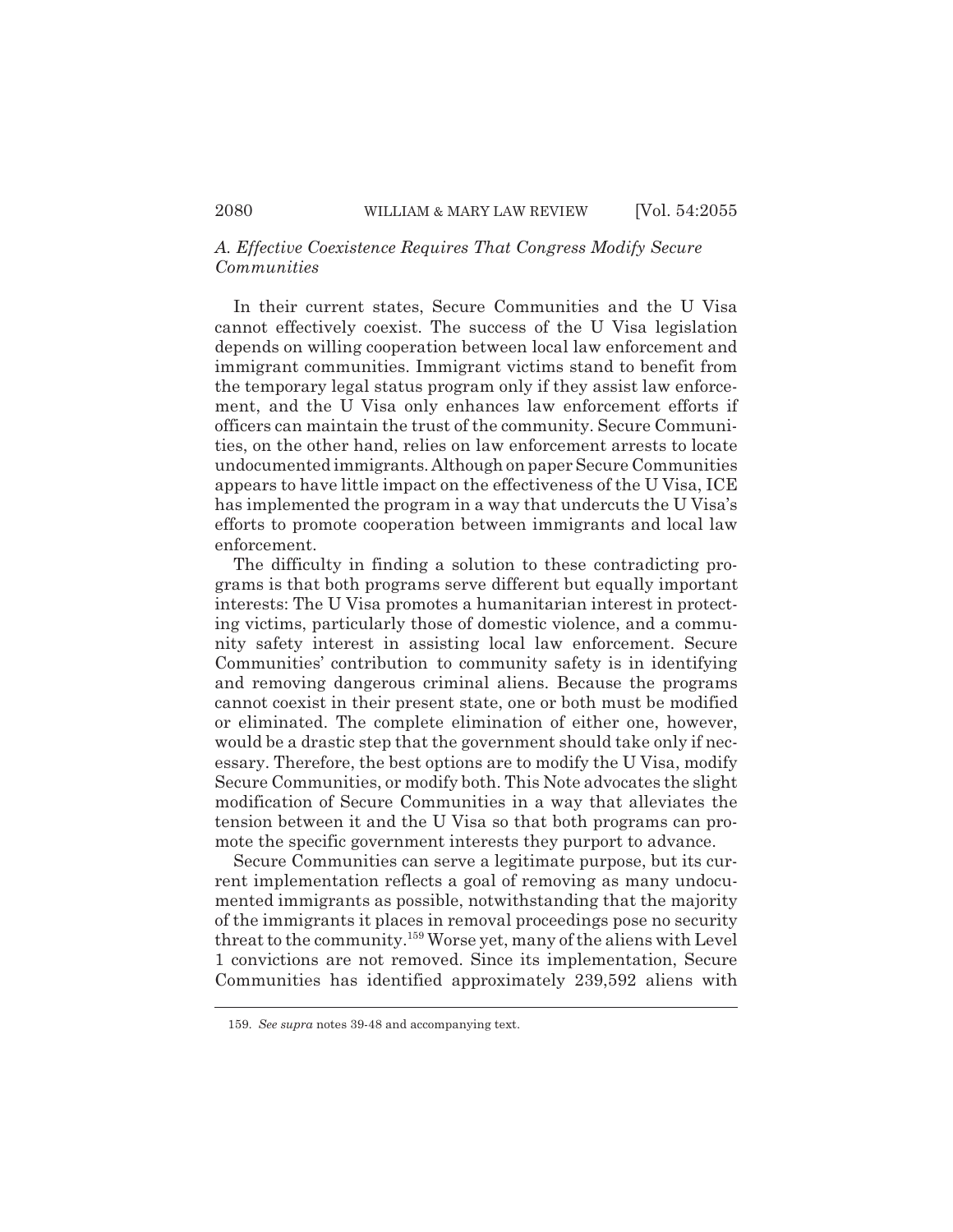Level 1 charges or convictions, but ultimately only 26 percent of them were removed from the United States.<sup>160</sup> To ensure that Secure Communities serves its purported purpose of removing serious criminals, ICE should be forced to wait until local police and prosecutors have convicted someone of a Level 1 crime before receiving that individual's fingerprints and checking his or her immigration status.

By focusing on convictions rather than arrests or charges, this modification would ensure that those immigrants removed because of Secure Communities are actually serious criminals. As a result, ICE will be forced to use Secure Communities for the purpose for which it was created, rather than as a mechanism to remove any alien who comes into contact with the police. Even with this modification, ICE would still receive the benefit of assistance in locating and detaining undocumented immigrants, as well as assistance in prioritizing its limited resources. Additionally, the public and local law enforcement would still receive the benefit that ICE's apprehension and removal of serious criminals provides for overall community safety, but would not suffer the consequences that the current version of Secure Communities has produced.

Reforming Secure Communities leaves unchanged ICE's overall authority to detain and remove undocumented immigrants. This Note's proposed modification is limited to the context of an immigrant's interaction with local law enforcement. ICE retains the ability to place any undocumented alien in removal proceedings, regardless of criminal history. The modified version of Secure Communities would protect an immigrant from placement in removal proceedings as a result of relatively minor interactions with the police. It does not issue a blanket protection to all noncriminal undocumented immigrants who come into contact with ICE by other means, including through employment or application for immigration benefits.

Most importantly, reforming Secure Communities would alleviate the tension between it and the U Visa. This modification would ensure that victims of crime—particularly those of domestic violence who police often arrest as a matter of local procedure<sup>161</sup> or by

<sup>160.</sup> *See* ICE STATISTICS, *supra* note 39, at 2.

<sup>161.</sup> As discussed above, arresting both parties in a domestic violence situation is routine practice in some jurisdictions. *See supra* notes 118-19 and accompanying text.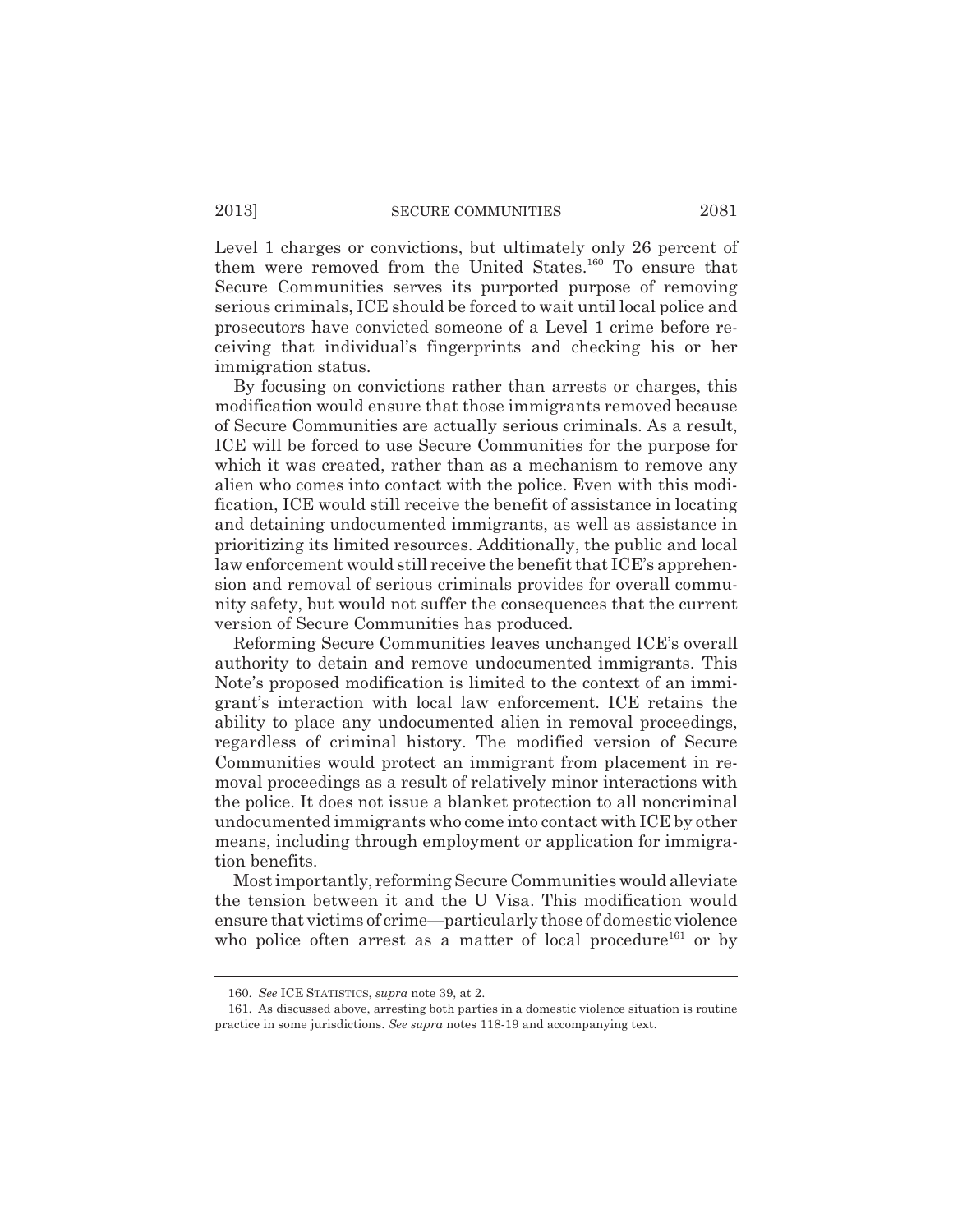mistake—could report crimes and cooperate with the police without fear that their involvement would place them in removal proceedings. By eliminating that fear, this modification would also ensure that local law enforcement officials have the opportunity to garner trust among immigrant communities and effectively police them. Ultimately, modifying Secure Communities would allow it to exist concurrently with the U Visa without undermining its purpose.

Procedurally, modifying Secure Communities would leave unchanged the practice of releasing the fingerprints of arrestees to the FBI to check for a criminal record. If an arrestee is found to have a prior Level 1 conviction, ICE would receive his or her fingerprints the same way it would for someone with a recent conviction. However, if the arrestee does not have a past Level 1 conviction, the FBI should release those fingerprints only in the event of a future Level 1 conviction. By narrowly tailoring this modification, any unnecessary burdens this change could inadvertently create would be minimized.<sup>162</sup>

Ideally, ICE would acquiesce to public concern about its implementation and use Secure Communities only for its purported purpose, making modification unnecessary. Unfortunately, ICE has made no indication it is willing to do so.<sup>163</sup> As such, it is imperative that Congress modify the program to prevent ICE's abuse of it. Although the current version of Secure Communities provides benefits for ICE by assisting in the discovery and apprehension of undocumented immigrants, it does so at the expense of local law enforcement.<sup>164</sup> By limiting the reach of Secure Communities to convicted criminal aliens, Congress would prevent the interests of ICE from taking precedence over the interests of local jurisdictions.

#### *B. Counterarguments*

Supporters of Secure Communities may argue that its benefits outweigh the interests promoted by the U Visa and that Congress should modify or eliminate the U Visa and leave Secure Communities unaffected. Many supporters of Secure Communities believe

<sup>162.</sup> The question of whether this modification would significantly increase the burden placed on the FBI is beyond the scope of this Note, but conceivably, the government could create some form of alert system that would make any increase in burden negligible.

<sup>163.</sup> *See supra* notes 52-56 and accompanying text.

<sup>164.</sup> *See supra* Part III.A-B.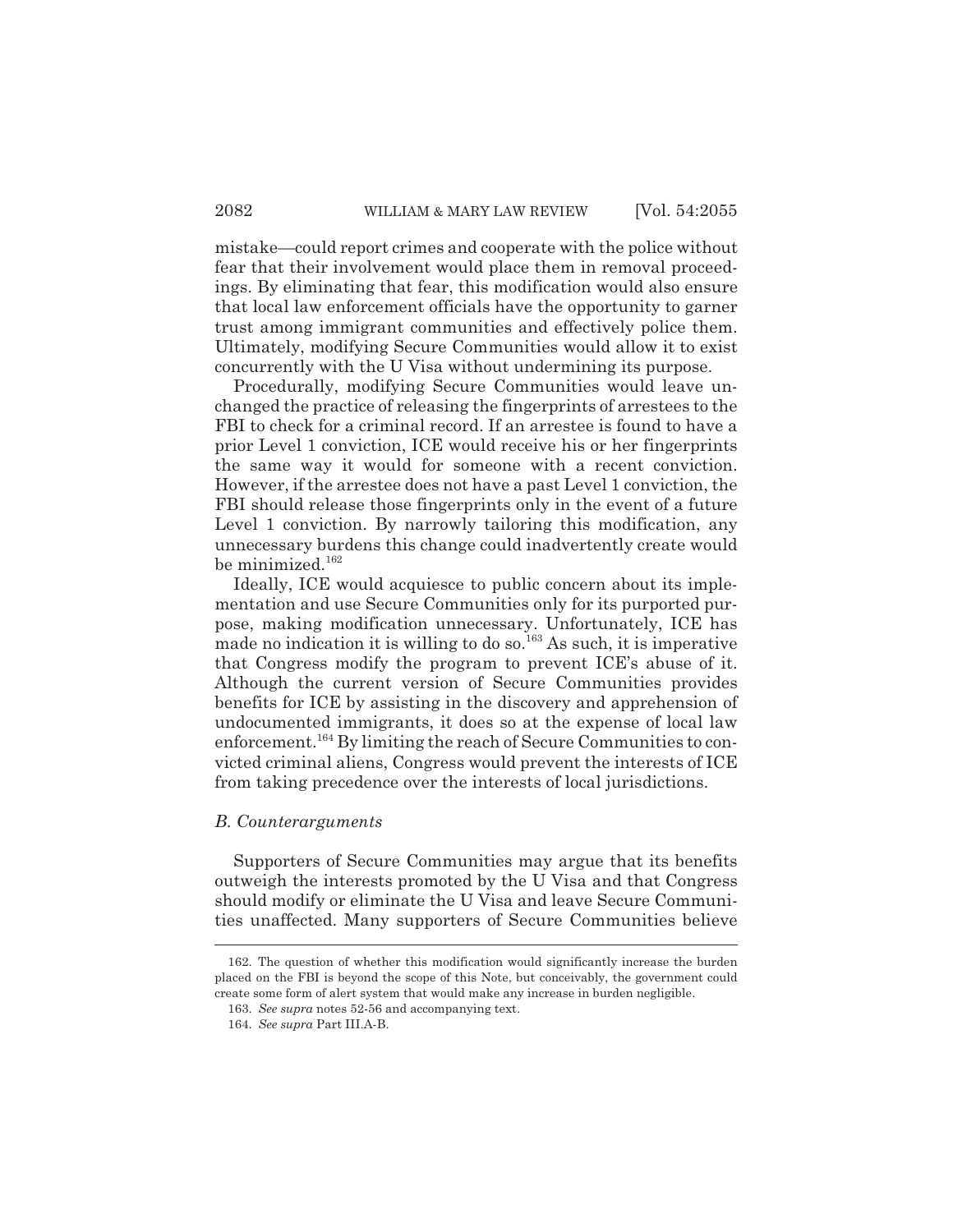that undocumented immigrants increase crime rates and thus it is beneficial to public safety to deport them.<sup>165</sup> Studies on the relationship between immigration and crime, however, often find no substantial connection to support this claim.166 With no evidence to support the assertion that increasing removal efforts across the board promotes public safety, one cannot reasonably determine that the interests supported by Secure Communities outweigh those supported by the U Visa. Arguing that Congress should eliminate the U Visa altogether in favor of Secure Communities ignores the legitimate government interest in protecting victims, particularly those of domestic violence, and promoting cooperation with local law enforcement. Though the humanitarian interest in protecting victims may prove unconvincing to some who place a higher value on security, the community safety interest should be important to all factions. A program that encourages all people within a community to cooperate with the police makes it easier for law enforcement to investigate crime and apprehend criminals: the fewer criminals that remain at large, the safer the community.

Even those who recognize the importance of the U Visa may still support modifying it rather than making the proposed change to Secure Communities. There is, however, no feasible way of changing the U Visa while still supporting the government's dual interests. One of the major reasons the U Visa is not able to function effectively is the chilling effect created by Secure Communities.<sup>167</sup> The only way to avoid that chilling effect is to eliminate the law enforcement certificate requirement that verifies an immigrant's helpfulness in a criminal investigation.168 This elimination, however, would defeat Congress's intent in creating the U Visa to not only protect victims but also to promote cooperation with local law enforcement.<sup>169</sup> This Note's goal is to formulate a solution that will allow

<sup>165.</sup> *See, e.g.*, Max Fisher, *Does Illegal Immigration Really Cause Crime?*, ATLANTIC WIRE (May 27, 2010), http://www.theatlanticwire.com/politics/2010/05/does-illegal-immigrationreally-cause-crime/24291/.

<sup>166.</sup> *See, e.g.*, RUBEN G. RUMBAUT & WALTER A. EWING, IMMIGR. POL'Y CENTER, THE MYTH OF IMMIGRANT CRIMINALITY AND THE PARADOX OF ASSIMILATION: INCARCERATION RATES AMONG NATIVE AND FOREIGN-BORN MEN 1 (2007); Kristin F. Butcher & Anne Morrison Piehl, *Crime, Corrections, and California*, PUB. POL'Y INST. OF CAL., Feb. 2008, at 1-2.

<sup>167.</sup> *See supra* Part III.A.

<sup>168.</sup> See *supra* Parts II.C., III.A. for a discussion on the requirement of a law enforcement certification and the problems that occur when immigrants do not trust the police.

<sup>169.</sup> *See supra* Part II.A.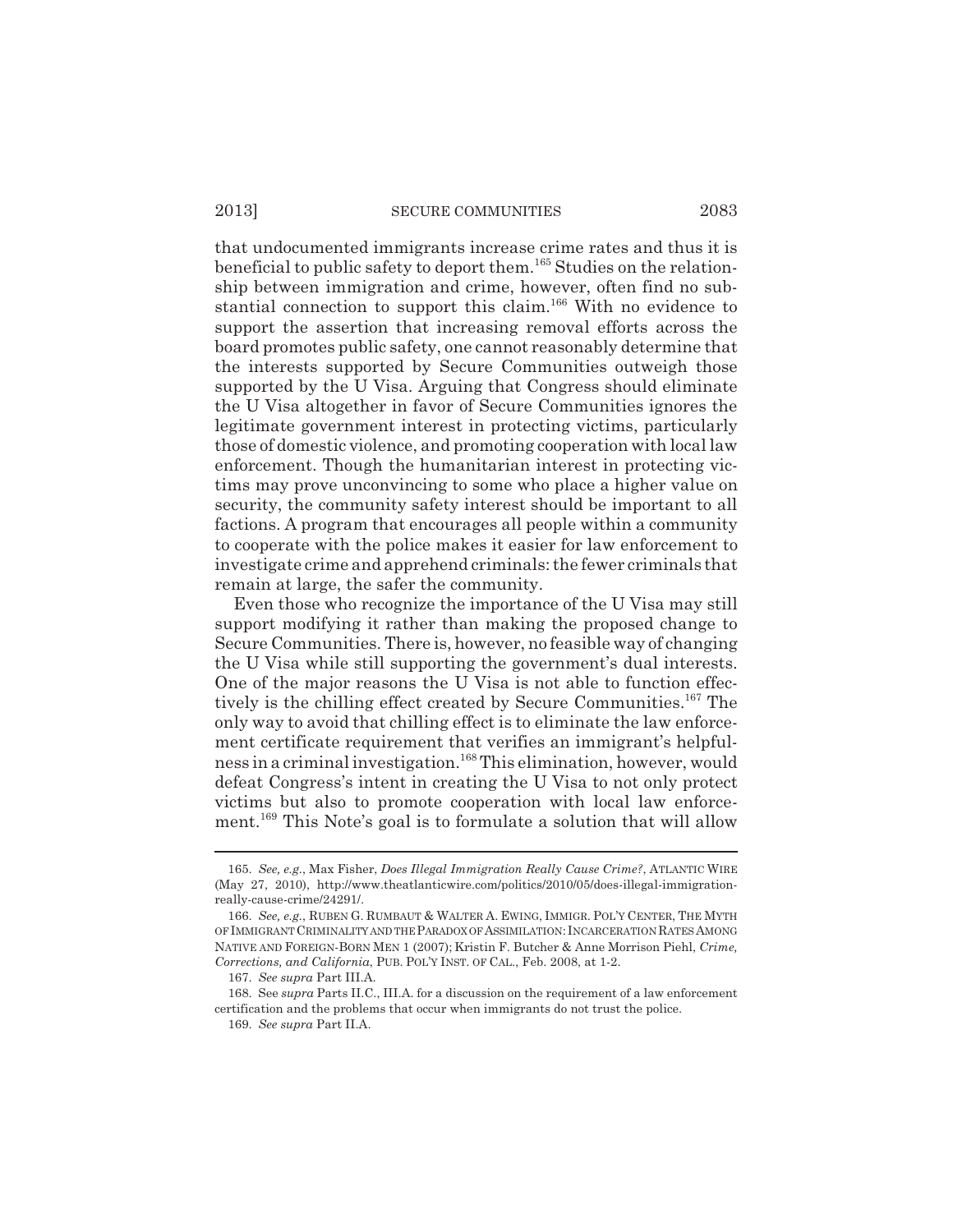both programs to function effectively, and modifying the U Visa in this manner would fail to achieve that purpose.

Opponents of Secure Communities may argue that the program is unsalvageable and Congress should eliminate it: ICE should have to use its own resources to identify and remove undocumented immigrants. An argument based on this premise is also lacking because it ignores the community and government's interest in removing serious criminal aliens from the United States.170 While ICE could prioritize the removal of criminal aliens even in the absence of Secure Communities, a system that automatically releases the fingerprints of convicted criminals streamlines its efforts and increases the likelihood of removing serious offenders. Additionally, retaining the reformed version of Secure Communities should appeal to even the most fervent of immigration advocates because it ensures that most of ICE's resources are focused on the removal of criminal offenders. Absent Secure Communities, ICE would likely continue to remove any undocumented immigrant whose information is provided by law enforcement, regardless of criminal history.

Ultimately, the only option that supports all of the government's interests and alleviates the tension between Secure Communities and the U Visa is to modify Secure Communities. This is not to say that this solution would satisfy all involved. Some may insist that any solution that delays or reduces the removal of undocumented immigrants is unacceptable, because enforcement of immigration laws should be a top law enforcement priority. Even ICE, however, admits that "[t]he highest priority of any law enforcement agency is to protect the communities it serves."171 Safety is, and should be, the government's priority, and in order to promote that priority, concessions must be made.

<sup>170.</sup> It is important to note, however, that studies have shown that undocumented immigrants are no more likely to reoffend than other aliens. *See* Laura J. Hickman & Marika J. Suttorp, *Are Deportable Aliens a Unique Threat to Public Safety? Comparing the Recidivism of Deportable and Nondeportable Aliens*, 7 CRIMINOLOGY & PUB. POL'Y 59, 77 (2008). Nonetheless, the goal of reducing recidivism in general could warrant the removal of criminal aliens because it would at least reduce the number of individuals able to reoffend in the United States.

<sup>171.</sup> *Secure Communities*, *supra* note 1.